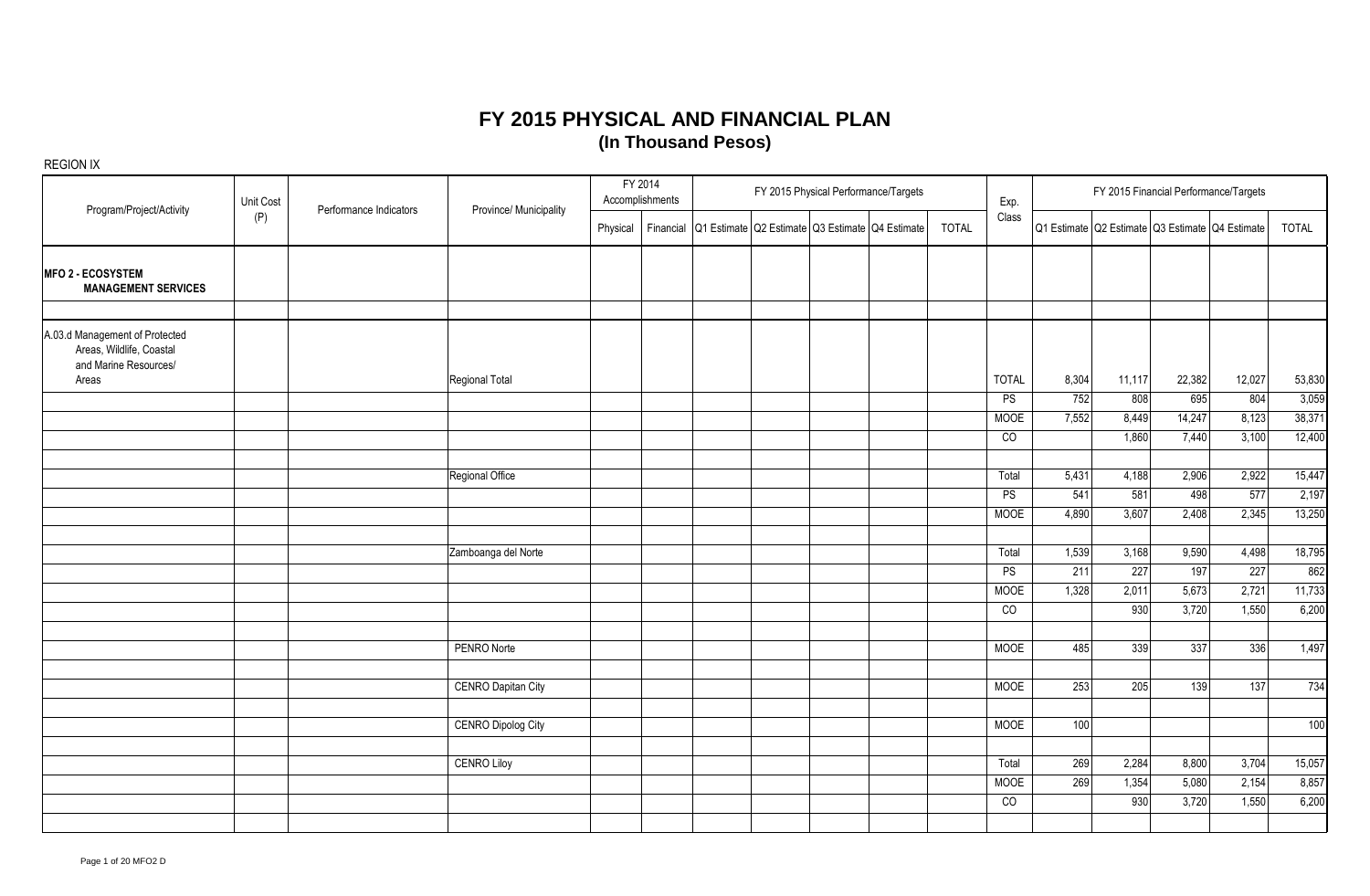|                               | Unit Cost<br>Performance Indicators<br>Program/Project/Activity<br>(P) |                      | Province/ Municipality |          | FY 2014<br>Accomplishments |  | FY 2015 Physical Performance/Targets                      |                | Exp.                 |                  |       |         | FY 2015 Financial Performance/Targets           |              |
|-------------------------------|------------------------------------------------------------------------|----------------------|------------------------|----------|----------------------------|--|-----------------------------------------------------------|----------------|----------------------|------------------|-------|---------|-------------------------------------------------|--------------|
|                               |                                                                        |                      |                        | Physical |                            |  | Financial Q1 Estimate Q2 Estimate Q3 Estimate Q4 Estimate | <b>TOTAL</b>   | Class                |                  |       |         | Q1 Estimate Q2 Estimate Q3 Estimate Q4 Estimate | <b>TOTAL</b> |
|                               |                                                                        |                      | <b>CENRO Siocon</b>    |          |                            |  |                                                           |                | <b>MOOE</b>          | 221              | 113   | 117     | 94                                              | 545          |
|                               |                                                                        |                      |                        |          |                            |  |                                                           |                |                      |                  |       |         |                                                 |              |
|                               |                                                                        |                      | Zamboanga del Sur      |          |                            |  |                                                           |                | Total<br><b>MOOE</b> | 490              | 771   | 581     | 424                                             | 2,266        |
|                               |                                                                        |                      | <b>PENRO Sur</b>       |          |                            |  |                                                           |                | <b>MOOE</b>          | 276              | 422   | 286     | 234                                             | 1,218        |
|                               |                                                                        |                      | CENRO Pagadian         |          |                            |  |                                                           |                | <b>MOOE</b>          | 68               | 188   | 149     | 45                                              | 450          |
|                               |                                                                        |                      | <b>CENRO Guipos</b>    |          |                            |  |                                                           |                | <b>MOOE</b>          | 146              | 161   | 146     | 145                                             | 598          |
|                               |                                                                        |                      | Zamboanga Sibugay      |          |                            |  |                                                           |                | Total                | 844              | 2,990 | 9,305   | 4,183                                           | 17,322       |
|                               |                                                                        |                      |                        |          |                            |  |                                                           |                | <b>MOOE</b>          | 844              | 2,060 | 5,585   | 2,633                                           | 11,122       |
|                               |                                                                        |                      |                        |          |                            |  |                                                           |                | CO                   |                  | 930   | $3,720$ | 1,550                                           | 6,200        |
|                               |                                                                        |                      | PENRO Sibugay          |          |                            |  |                                                           |                | <b>MOOE</b>          | 374              | 525   | 375     | 375                                             | 1,649        |
|                               | CENRO Buug                                                             |                      |                        |          |                            |  |                                                           | <b>MOOE</b>    | 42                   | 41               | 40    | 40      | 163                                             |              |
|                               |                                                                        |                      |                        |          |                            |  |                                                           |                |                      |                  |       |         |                                                 |              |
|                               |                                                                        | CENRO Zamboanga City |                        |          |                            |  |                                                           |                | Total                | 428              | 2,424 | 8,890   | 3,768                                           | 15,510       |
|                               |                                                                        |                      |                        |          |                            |  |                                                           |                | <b>MOOE</b>          | 428              | 1,494 | 5,170   | 2,218                                           | 9,310        |
|                               |                                                                        |                      |                        |          |                            |  |                                                           |                | $\overline{c}$       |                  | 930   | 3,720   | 1,550                                           | 6,200        |
| A.03.d.1 Protected Areas      |                                                                        |                      |                        |          |                            |  |                                                           |                |                      |                  |       |         |                                                 |              |
| Development and<br>Management |                                                                        |                      | Regional Total         |          |                            |  |                                                           |                | <b>TOTAL</b>         | 3,181            | 7,742 | 20,229  | 9,760                                           | 40,912       |
|                               |                                                                        |                      |                        |          |                            |  |                                                           |                | <b>PS</b>            | 752              | 808   | 695     | 804                                             | 3,059        |
|                               |                                                                        |                      |                        |          |                            |  |                                                           |                | <b>MOOE</b>          | 2,429            | 5,074 | 12,094  | 5,856                                           | 25,453       |
|                               |                                                                        |                      |                        |          |                            |  |                                                           | $\overline{c}$ |                      | 1,860            | 7,440 | 3,100   | 12,400                                          |              |
|                               |                                                                        |                      | Regional Office        |          |                            |  |                                                           |                | Total                | 912              | 1,018 | 958     | 859                                             | 3,747        |
|                               |                                                                        |                      |                        |          |                            |  |                                                           |                | <b>PS</b>            | 541              | 581   | 498     | $\overline{577}$                                | 2,197        |
|                               |                                                                        |                      |                        |          |                            |  |                                                           |                | <b>MOOE</b>          | $\overline{371}$ | 437   | 460     | 282                                             | 1,550        |
|                               |                                                                        |                      | Zamboanga del Norte    |          |                            |  |                                                           |                | Total                | 962              | 2,990 | 9,412   | 4,321                                           | 17,685       |
|                               |                                                                        |                      |                        |          |                            |  |                                                           |                | <b>PS</b>            | $\overline{211}$ | 227   | 197     | $\overline{227}$                                | 862          |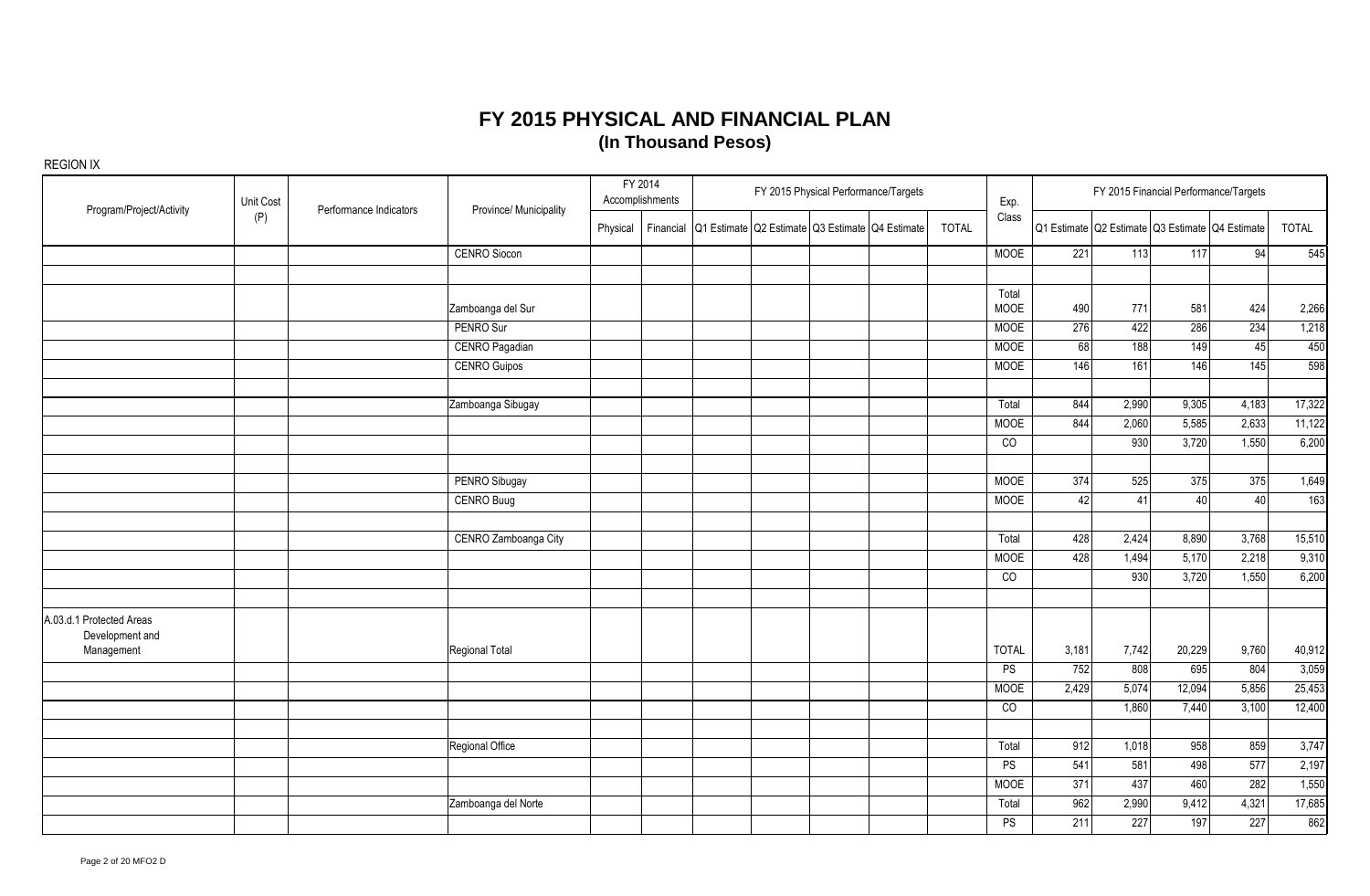| Program/Project/Activity      | Unit Cost | Performance Indicators | Province/ Municipality    |          | FY 2014<br>Accomplishments |  | FY 2015 Physical Performance/Targets                      |              | Exp.                 |            |              |                | FY 2015 Financial Performance/Targets           |                  |
|-------------------------------|-----------|------------------------|---------------------------|----------|----------------------------|--|-----------------------------------------------------------|--------------|----------------------|------------|--------------|----------------|-------------------------------------------------|------------------|
|                               | (P)       |                        |                           | Physical |                            |  | Financial Q1 Estimate Q2 Estimate Q3 Estimate Q4 Estimate | <b>TOTAL</b> | Class                |            |              |                | Q1 Estimate Q2 Estimate Q3 Estimate Q4 Estimate | <b>TOTAL</b>     |
|                               |           |                        |                           |          |                            |  |                                                           |              | <b>MOOE</b>          | 751        | 1,833        | 5,495          | 2,544                                           | 10,623           |
|                               |           |                        |                           |          |                            |  |                                                           |              | CO                   |            | 930          | 3,720          | 1,550                                           | 6,200            |
|                               |           |                        |                           |          |                            |  |                                                           |              |                      |            |              |                |                                                 |                  |
|                               |           |                        | PENRO Norte               |          |                            |  |                                                           |              | MOOE                 | 308        | 161          | 159            | 159                                             | 787              |
|                               |           |                        |                           |          |                            |  |                                                           |              |                      |            |              |                |                                                 |                  |
|                               |           |                        | <b>CENRO Dapitan City</b> |          |                            |  |                                                           |              | <b>MOOE</b>          | 153        | 205          | 139            | 137                                             | 634              |
|                               |           |                        |                           |          |                            |  |                                                           |              |                      |            |              |                |                                                 |                  |
|                               |           |                        | <b>CENRO Liloy</b>        |          |                            |  |                                                           |              | Total                | 169        | 2,284        | 8,800          | 3,704                                           | 14,957           |
|                               |           |                        |                           |          |                            |  |                                                           |              | <b>MOOE</b>          | 169        | 1,354        | 5,080          | 2,154                                           | 8,757            |
|                               |           |                        |                           |          |                            |  |                                                           |              | CO                   |            | 930          | 3,720          | 1,550                                           | 6,200            |
|                               |           |                        | <b>CENRO Siocon</b>       |          |                            |  |                                                           |              | <b>MOOE</b>          | 121        | 113          | 117            | 94                                              | 445              |
|                               |           |                        |                           |          |                            |  |                                                           |              |                      |            |              |                |                                                 |                  |
|                               |           |                        |                           |          |                            |  |                                                           |              | Total                |            |              |                |                                                 |                  |
|                               |           |                        | Zamboanga del Sur         |          |                            |  |                                                           |              | MOOE                 | 480        | 761          | 571            | 414                                             | 2,226            |
|                               |           |                        | PENRO Sur                 |          |                            |  |                                                           |              | <b>MOOE</b>          | 266        | 412          | 276            | 224                                             | 1,178            |
|                               |           |                        | CENRO Pagadian            |          |                            |  |                                                           |              | <b>MOOE</b>          | 68         | 188          | 149            | 45                                              | 450              |
|                               |           |                        | <b>CENRO Guipos</b>       |          |                            |  |                                                           |              | <b>MOOE</b>          | 146        | 161          | 146            | $\boxed{145}$                                   | 598              |
|                               |           |                        |                           |          |                            |  |                                                           |              |                      |            |              |                |                                                 |                  |
|                               |           |                        | Zamboanga Sibugay         |          |                            |  |                                                           |              | Total<br><b>MOOE</b> | 827<br>827 | 2,973        | 9,288<br>5,568 | 4,166                                           | 17,254<br>11,054 |
|                               |           |                        |                           |          |                            |  |                                                           |              |                      |            | 2,043<br>930 | 3,720          | 2,616<br>1,550                                  | 6,200            |
|                               |           |                        |                           |          |                            |  |                                                           |              | CO                   |            |              |                |                                                 |                  |
|                               |           |                        | PENRO Sibugay             |          |                            |  |                                                           |              | <b>MOOE</b>          | 357        | 508          | 358            | 358                                             | 1,581            |
|                               |           |                        | CENRO Buug                |          |                            |  |                                                           |              | MOOE                 | 42         | 41           | 40             | 40                                              | 163              |
|                               |           |                        |                           |          |                            |  |                                                           |              |                      |            |              |                |                                                 |                  |
|                               |           |                        | CENRO Zamboanga City      |          |                            |  |                                                           |              | Total                | 428        | 2,424        | 8,890          | 3,768                                           | 15,510           |
|                               |           |                        |                           |          |                            |  |                                                           |              | MOOE                 | 428        | 1,494        | 5,170          | 2,218                                           | 9,310            |
| Management of Protected Areas |           |                        |                           |          |                            |  |                                                           |              |                      |            |              |                |                                                 |                  |
|                               |           |                        |                           |          |                            |  |                                                           |              |                      |            |              |                |                                                 |                  |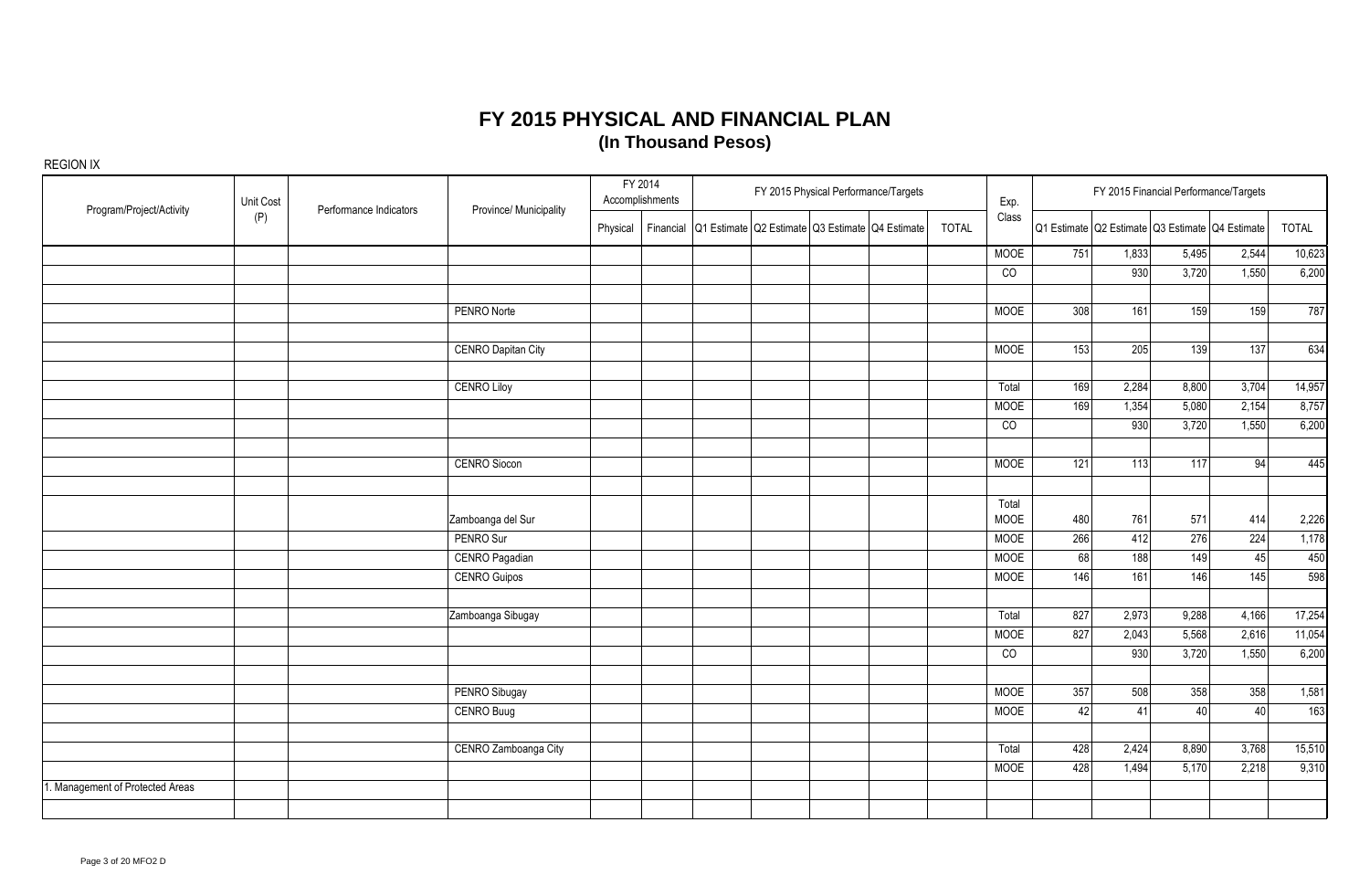| Program/Project/Activity      | Unit Cost | Performance Indicators            | Province/ Municipality    |          | FY 2014<br>Accomplishments | FY 2015 Physical Performance/Targets |    |                         | Exp.                                                      |              |               | FY 2015 Financial Performance/Targets |                                                 |    |              |
|-------------------------------|-----------|-----------------------------------|---------------------------|----------|----------------------------|--------------------------------------|----|-------------------------|-----------------------------------------------------------|--------------|---------------|---------------------------------------|-------------------------------------------------|----|--------------|
|                               | (P)       |                                   |                           | Physical |                            |                                      |    |                         | Financial Q1 Estimate Q2 Estimate Q3 Estimate Q4 Estimate | <b>TOTAL</b> | Class         |                                       | Q1 Estimate Q2 Estimate Q3 Estimate Q4 Estimate |    | <b>TOTAL</b> |
| 1.1 Delineation of management |           |                                   |                           |          |                            |                                      |    |                         |                                                           |              |               |                                       |                                                 |    |              |
| zones                         |           | PA zoned with map                 |                           |          |                            |                                      |    |                         |                                                           |              | Total         |                                       |                                                 |    |              |
|                               |           | endorsed to BMB                   | Regional Total            |          |                            |                                      |    |                         |                                                           |              | <b>MOOE</b>   |                                       | 99                                              | 26 | 125          |
|                               |           | - Kilometers (km)                 |                           |          |                            |                                      | 14 |                         |                                                           | 18           |               |                                       |                                                 |    |              |
|                               |           | - Area (ha)                       |                           |          |                            |                                      |    |                         |                                                           |              |               |                                       |                                                 |    |              |
|                               | 8,500/km. | Turtle Islands Wildlife Sanctuary | Regional Office           |          |                            |                                      |    |                         |                                                           |              | MOOE          |                                       | 34                                              |    | 34           |
|                               |           | - Kilometers (km)                 |                           |          |                            |                                      |    |                         |                                                           |              |               |                                       |                                                 |    |              |
|                               |           | - Area (ha)                       |                           |          |                            |                                      |    |                         |                                                           |              |               |                                       |                                                 |    |              |
|                               |           |                                   |                           |          |                            |                                      |    |                         |                                                           |              |               |                                       |                                                 |    |              |
|                               |           |                                   |                           |          |                            |                                      |    |                         |                                                           |              |               |                                       |                                                 |    |              |
|                               | 6,500/km. | Selinog Island PLS                | <b>CENRO Dapitan City</b> |          |                            |                                      |    |                         |                                                           |              | MOOE          |                                       | 65                                              |    | 65           |
|                               |           | - Kilometers (km)                 |                           |          |                            |                                      | 10 |                         |                                                           | 10           |               |                                       |                                                 |    |              |
|                               |           | - Area (ha)                       |                           |          |                            |                                      |    |                         |                                                           |              |               |                                       |                                                 |    |              |
|                               |           |                                   |                           |          |                            |                                      |    |                         |                                                           |              |               |                                       |                                                 |    |              |
|                               | 6,500/km. | Mt. Timolan PL                    | PENRO Sur                 |          |                            |                                      |    |                         |                                                           |              | <b>MOOE</b>   |                                       |                                                 | 26 | 26           |
|                               |           | - Kilometers (km)                 |                           |          |                            |                                      |    |                         |                                                           |              |               |                                       |                                                 |    |              |
|                               |           | - Area (ha)                       |                           |          |                            |                                      |    |                         |                                                           |              |               |                                       |                                                 |    |              |
|                               |           |                                   |                           |          |                            |                                      |    |                         |                                                           |              |               |                                       |                                                 |    |              |
|                               | 15,000    | SRPAO conducted (no)              | Regional Total            |          |                            |                                      |    | Targets are under MFO 1 |                                                           |              | Total<br>MOOE | 15                                    | 45                                              | 30 | 90           |
|                               |           |                                   |                           |          |                            |                                      |    |                         |                                                           |              |               |                                       |                                                 |    |              |
|                               |           | Turtle Islands WS                 | Regional Office           |          |                            |                                      |    |                         |                                                           |              | <b>MOOE</b>   |                                       |                                                 | 30 | 30           |
|                               |           |                                   |                           |          |                            |                                      |    |                         |                                                           |              |               |                                       |                                                 |    |              |
|                               |           |                                   | Zamboanga del Norte       |          |                            |                                      |    |                         |                                                           |              |               |                                       |                                                 |    |              |
|                               |           | Selinog Island PLS                | <b>CENRO Dapitan City</b> |          |                            |                                      |    |                         |                                                           |              | <b>MOOE</b>   | 15                                    |                                                 |    | 15           |
|                               |           |                                   |                           |          |                            |                                      |    |                         |                                                           |              |               |                                       |                                                 |    |              |
|                               |           |                                   | Zamboanga del Sur         |          |                            |                                      |    |                         |                                                           |              | <b>MOOE</b>   |                                       | 30                                              |    | 30           |
|                               |           | Mt. Timolan PL                    | PENRO Sur                 |          |                            |                                      |    |                         |                                                           |              | <b>MOOE</b>   |                                       | 15                                              |    | 15           |
|                               |           | Dumanquillas Bay PLS              | <b>CENRO Guipos</b>       |          |                            |                                      |    |                         |                                                           |              | <b>MOOE</b>   |                                       | 15                                              |    | 15           |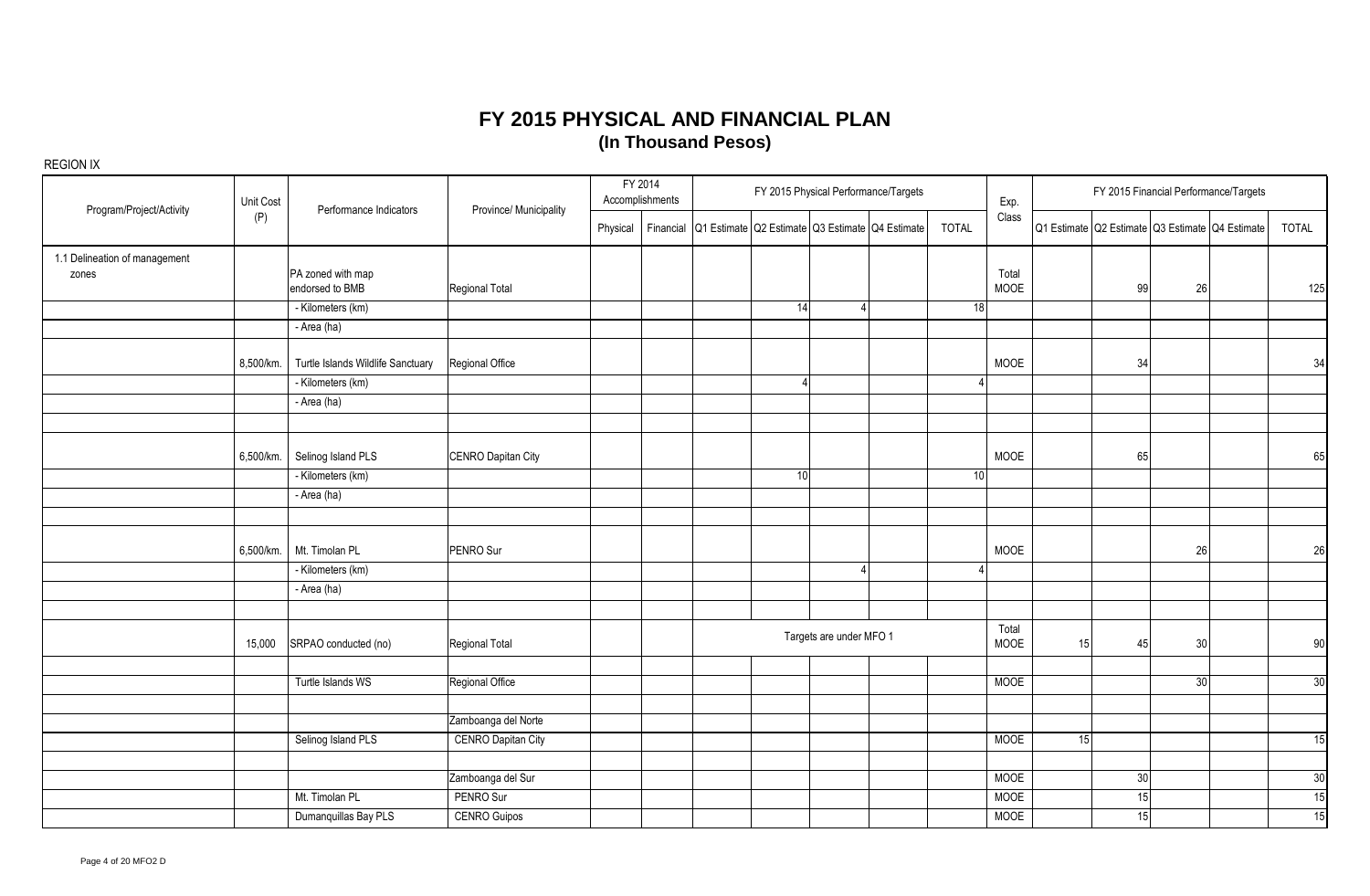| Program/Project/Activity      | Unit Cost | Performance Indicators                                                               | Province/ Municipality    |          | FY 2014<br>Accomplishments |                                                           |                |               | FY 2015 Physical Performance/Targets |                        | Exp.          |                |                                                 |                | FY 2015 Financial Performance/Targets |                  |
|-------------------------------|-----------|--------------------------------------------------------------------------------------|---------------------------|----------|----------------------------|-----------------------------------------------------------|----------------|---------------|--------------------------------------|------------------------|---------------|----------------|-------------------------------------------------|----------------|---------------------------------------|------------------|
|                               | (P)       |                                                                                      |                           | Physical |                            | Financial Q1 Estimate Q2 Estimate Q3 Estimate Q4 Estimate |                |               |                                      | <b>TOTAL</b>           | Class         |                | Q1 Estimate Q2 Estimate Q3 Estimate Q4 Estimate |                |                                       | TOTAL            |
|                               |           |                                                                                      |                           |          |                            |                                                           |                |               |                                      |                        |               |                |                                                 |                |                                       |                  |
|                               |           |                                                                                      | Zamboanga Sibugay         |          |                            |                                                           |                |               |                                      |                        | <b>MOOE</b>   |                |                                                 |                |                                       |                  |
|                               |           | Pasonanca NP                                                                         | CENRO Zamboanga City      |          |                            |                                                           |                |               |                                      |                        | <b>MOOE</b>   |                | 15                                              |                |                                       | 15               |
|                               |           |                                                                                      |                           |          |                            |                                                           |                |               |                                      |                        |               |                |                                                 |                |                                       |                  |
| 1.2 Protected Area protection |           | Approved PAMB resolution<br>adopting the recommended<br>actions endorsed to BMB (no) | Regional Total            |          |                            | 10 <sup>1</sup>                                           | a              | 10            |                                      | 38 <sup>1</sup>        | Total<br>MOOE | 1,718          | 1,733                                           | 1,511          | 1,302                                 | 6,264            |
|                               |           |                                                                                      |                           |          |                            |                                                           |                |               |                                      |                        |               |                |                                                 |                |                                       |                  |
| 1.2.1 Strengthening of PAMB   |           | PAMB resolutions approved (no)                                                       | Regional Total            |          |                            | 10                                                        |                | 10            |                                      | 38                     | Total<br>MOOE | 144            | 96                                              | 142            | 90 <sup>°</sup>                       | 472              |
|                               |           |                                                                                      |                           |          |                            |                                                           |                |               |                                      |                        |               |                |                                                 |                |                                       |                  |
|                               |           | Turtle Islands WS                                                                    | Regional Office           |          |                            |                                                           |                |               |                                      |                        | $2$ MOOE      | 50             |                                                 | 50             |                                       | 100              |
|                               |           | $A = 242,967$ ha.                                                                    |                           |          |                            |                                                           |                |               |                                      |                        |               |                |                                                 |                |                                       |                  |
|                               |           |                                                                                      | Zamboanga del Norte       |          |                            | 5                                                         | 5              | $\sqrt{2}$    |                                      | 20                     | <b>MOOE</b>   | 38             | 40                                              | 38             | 38                                    | 154              |
|                               |           |                                                                                      | <b>CENRO Dapitan City</b> |          |                            |                                                           | 3              |               |                                      | 12                     |               | 23             | 25                                              | 24             | 23                                    | 95               |
|                               |           | Jose Rizal Memorial PL                                                               |                           |          |                            |                                                           |                |               |                                      |                        |               |                | 8                                               |                |                                       | 29               |
|                               |           | $A = 454$ ha.                                                                        |                           |          |                            |                                                           |                |               |                                      |                        |               |                |                                                 |                |                                       |                  |
|                               |           | Aliguay Island PLS                                                                   |                           |          |                            |                                                           |                |               |                                      |                        |               | <sub>R</sub>   | $\mathsf{R}$                                    | 8              | R                                     | 32               |
|                               |           | $A = 2,379.399$ ha.                                                                  |                           |          |                            |                                                           |                |               |                                      |                        |               |                |                                                 |                |                                       |                  |
|                               |           | Selinog Island PLS                                                                   |                           |          |                            |                                                           |                |               |                                      |                        |               | $\mathsf{R}$   | 9                                               | <b>q</b>       |                                       | 34               |
|                               |           | A = 2,254.615 ha.                                                                    |                           |          |                            |                                                           |                |               |                                      |                        |               |                |                                                 |                |                                       |                  |
|                               |           |                                                                                      |                           |          |                            |                                                           |                |               |                                      |                        |               |                |                                                 |                |                                       |                  |
|                               |           | Murcielagos Island PLS                                                               | <b>CENRO Liloy</b>        |          |                            |                                                           |                |               |                                      | $\boldsymbol{\Lambda}$ |               |                |                                                 | $\overline{7}$ |                                       | 28               |
|                               |           | $A = 251$ ha.                                                                        |                           |          |                            |                                                           |                |               |                                      |                        |               |                |                                                 |                |                                       |                  |
|                               |           |                                                                                      |                           |          |                            |                                                           |                |               |                                      |                        |               |                |                                                 |                |                                       |                  |
|                               |           | Siocon RS                                                                            | <b>CENRO Siocon</b>       |          |                            |                                                           |                |               |                                      |                        |               | 8 <sup>1</sup> | $\mathsf{R}$                                    | $\overline{7}$ | $\mathsf{R}$                          | 31               |
|                               |           | A = 980.401 ha.                                                                      |                           |          |                            |                                                           |                |               |                                      |                        |               |                |                                                 |                |                                       |                  |
|                               |           |                                                                                      |                           |          |                            |                                                           |                |               |                                      |                        |               |                |                                                 |                |                                       |                  |
|                               |           |                                                                                      | Zamboanga del Sur         |          |                            | 2                                                         | $\overline{2}$ | $\mathcal{D}$ | っ                                    | 8                      | <b>MOOE</b>   | 36             | 36                                              | 35             | 34                                    | $\overline{141}$ |
|                               |           | Mt. Timolan PL                                                                       | PENRO Sur                 |          |                            |                                                           |                |               |                                      |                        |               | 13             | 13                                              | 12             | 12                                    | 50               |
|                               |           | $A = 2,690.189$ ha.                                                                  |                           |          |                            |                                                           |                |               |                                      |                        |               |                |                                                 |                |                                       |                  |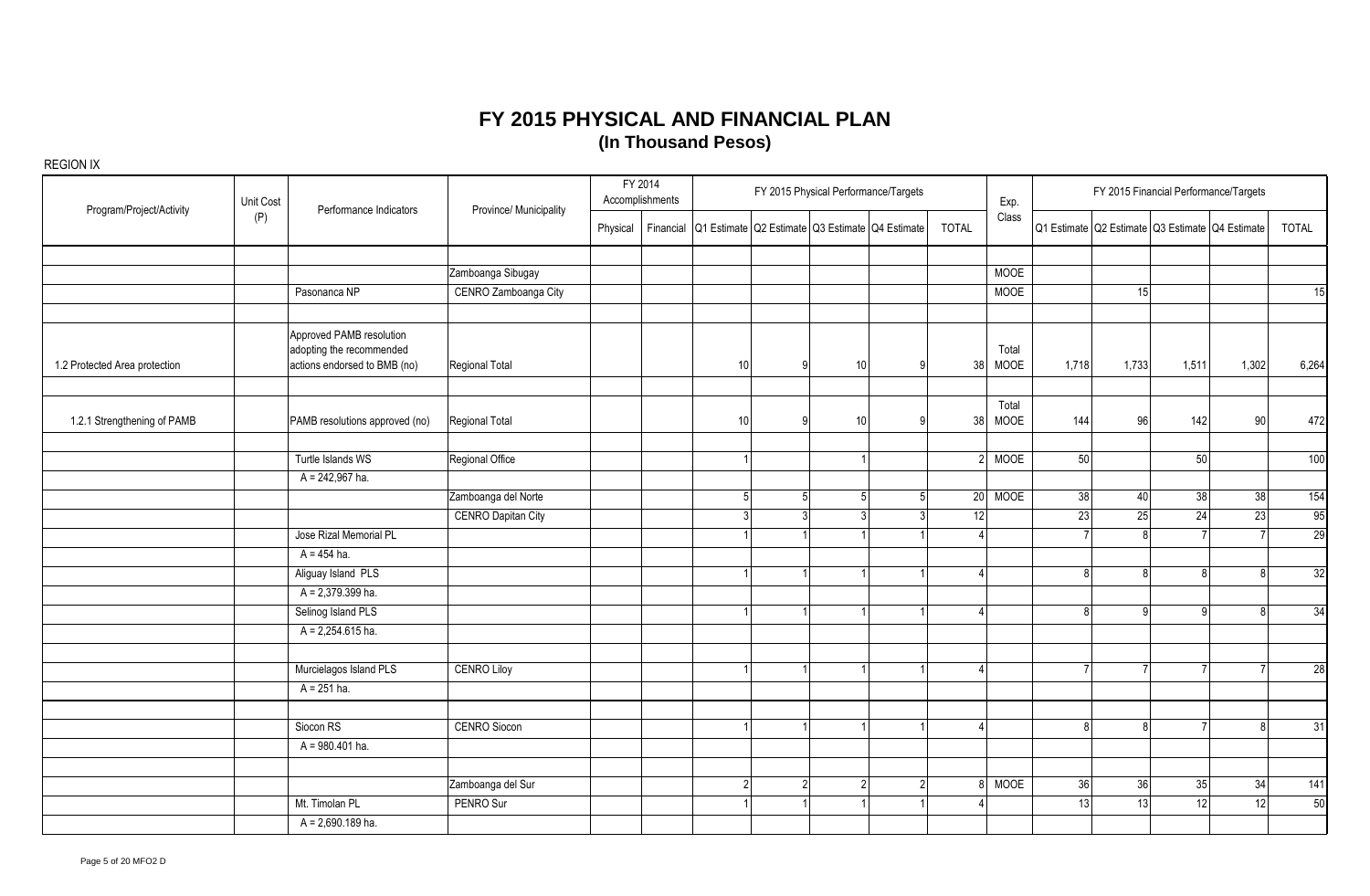| Program/Project/Activity                                                  | Unit Cost         | Performance Indicators                                       | Province/ Municipality    |          | FY 2014<br>Accomplishments |                                                           |                |                | FY 2015 Physical Performance/Targets |                | Exp.                 |          |          |                 | FY 2015 Financial Performance/Targets           |              |
|---------------------------------------------------------------------------|-------------------|--------------------------------------------------------------|---------------------------|----------|----------------------------|-----------------------------------------------------------|----------------|----------------|--------------------------------------|----------------|----------------------|----------|----------|-----------------|-------------------------------------------------|--------------|
|                                                                           | (P)               |                                                              |                           | Physical |                            | Financial Q1 Estimate Q2 Estimate Q3 Estimate Q4 Estimate |                |                |                                      | <b>TOTAL</b>   | Class                |          |          |                 | Q1 Estimate Q2 Estimate Q3 Estimate Q4 Estimate | <b>TOTAL</b> |
|                                                                           |                   | Dumanquillas Bay PLS                                         | <b>CENRO Guipos</b>       |          |                            |                                                           |                |                |                                      |                |                      | 23       | 23       | 23 <sup>1</sup> | 22                                              | 91           |
|                                                                           |                   | $A = 29,662.98$ ha.                                          |                           |          |                            |                                                           |                |                |                                      |                |                      |          |          |                 |                                                 |              |
|                                                                           |                   |                                                              |                           |          |                            |                                                           |                |                |                                      |                |                      |          |          |                 |                                                 |              |
|                                                                           |                   |                                                              | Zamboanga Sibugay         |          |                            | 2                                                         | $\overline{2}$ | $\overline{2}$ |                                      | 8I             | <b>MOOE</b>          | 20       | 20       | 19              | 18                                              | 77           |
|                                                                           |                   | <b>Buug NBA</b>                                              | <b>CENRO Buug</b>         |          |                            |                                                           |                |                |                                      |                |                      | $\Omega$ | $\alpha$ | 8               | $\mathsf{R}$                                    | 34           |
|                                                                           |                   | $A = 1,374$ ha.                                              |                           |          |                            |                                                           |                |                |                                      |                |                      |          |          |                 |                                                 |              |
|                                                                           |                   | Pasonanca NP                                                 | CENRO Zamboanga City      |          |                            |                                                           |                |                |                                      |                |                      | 11       | 11       | 11              | 10                                              | 43           |
|                                                                           |                   | $A = 17,414$ ha.                                             |                           |          |                            |                                                           |                |                |                                      |                |                      |          |          |                 |                                                 |              |
|                                                                           |                   |                                                              |                           |          |                            |                                                           |                |                |                                      |                |                      |          |          |                 |                                                 |              |
| - Conduct training for<br>PAMB members                                    |                   | PAMB members trained (no)                                    | Regional Total            |          |                            |                                                           |                |                |                                      |                | Total<br><b>MOOE</b> | 150      | 300      |                 |                                                 | 450          |
|                                                                           |                   |                                                              |                           |          |                            |                                                           |                |                |                                      |                |                      |          |          |                 |                                                 |              |
|                                                                           |                   |                                                              | Zamboanga del Norte       |          |                            |                                                           |                |                |                                      |                | <b>MOOE</b>          | 150      |          |                 |                                                 | 150          |
|                                                                           |                   |                                                              | Zamboanga del Sur         |          |                            |                                                           |                |                |                                      |                | <b>MOOE</b>          |          | 150      |                 |                                                 | 150          |
|                                                                           |                   |                                                              | Zamboanga City            |          |                            |                                                           |                |                |                                      |                | <b>MOOE</b>          |          | 150      |                 |                                                 | 150          |
|                                                                           |                   |                                                              |                           |          |                            |                                                           |                |                |                                      |                |                      |          |          |                 |                                                 |              |
| 1.2.2 Implementation of<br><b>Biodiversity Monitoring</b><br>System (BMS) | 15,000/<br>18,000 | BMS monitoring conducted and<br>report submitted to BMB (no) | Regional Total            |          |                            | 10                                                        | q              | 10             |                                      | 38             | Total<br>MOOE        | 165      | 147      | 165             | 147                                             | 624          |
|                                                                           |                   | Turtle Islands WS                                            | Regional Office           |          |                            |                                                           |                |                |                                      | $\overline{2}$ | <b>MOOE</b>          | 18       |          | 18              |                                                 | 36           |
|                                                                           |                   |                                                              |                           |          |                            |                                                           |                |                |                                      |                |                      |          |          |                 |                                                 |              |
|                                                                           |                   |                                                              | Zamboanga del Norte       |          |                            |                                                           | 5              | 5 <sup>1</sup> | 51                                   | 20             | <b>MOOE</b>          | 84       | 84       | 84              | 84                                              | 336          |
|                                                                           |                   |                                                              | <b>CENRO Dapitan City</b> |          |                            |                                                           | 3              | $\overline{3}$ |                                      | 12             |                      | 51       | 51       | 51              | 51                                              | 204          |
|                                                                           |                   | Jose Rizal Memorial PL                                       |                           |          |                            |                                                           |                |                |                                      |                |                      | 15       | 15       | 15              | 15                                              | 60           |
|                                                                           |                   | Aliguay Island PLS                                           |                           |          |                            |                                                           |                |                |                                      |                |                      | 18       | 18       | 18              | 18                                              | 72           |
|                                                                           |                   | Selinog Island PLS                                           |                           |          |                            |                                                           |                |                |                                      |                |                      | 18       | 18       | 18              | 18                                              | 72           |
|                                                                           |                   | Murcielagos Island PLS                                       | <b>CENRO Liloy</b>        |          |                            |                                                           |                |                |                                      |                |                      | 18       | 18       | 18              | 18                                              | 72           |
|                                                                           |                   | Siocon RS                                                    | <b>CENRO Siocon</b>       |          |                            |                                                           |                |                |                                      |                |                      | 15       | 15       | 15              | 15                                              | 60           |
|                                                                           |                   |                                                              | Zamboanga del Sur         |          |                            | $\overline{2}$                                            | 2              | 2 <sup>1</sup> | 2                                    |                | 8 MOOE               | 33       | 33       | 33              | 33                                              | 132          |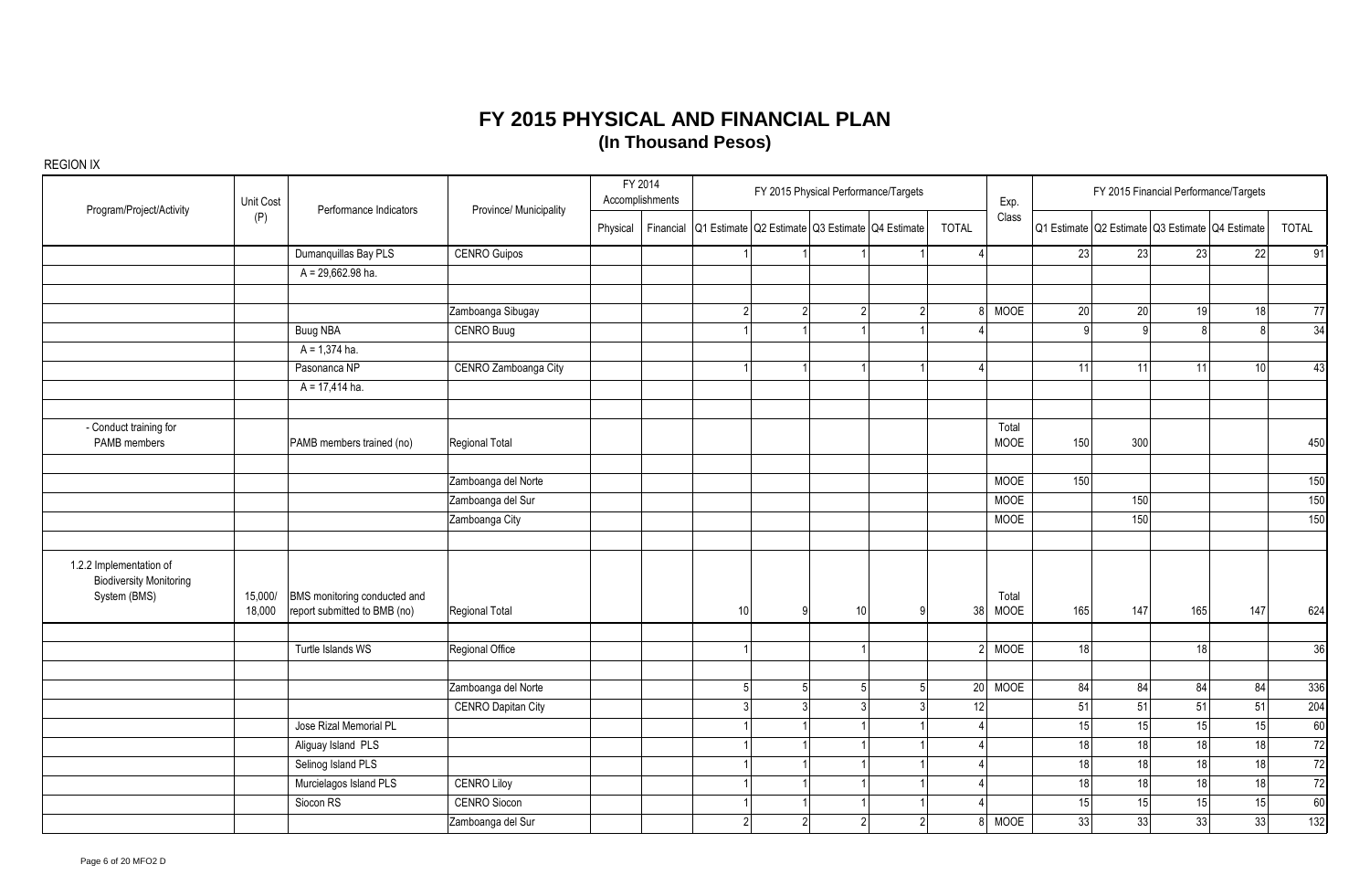| Program/Project/Activity                               | Unit Cost | Performance Indicators                                                            | Province/ Municipality    |          | FY 2014<br>Accomplishments |                                                 |                            | FY 2015 Physical Performance/Targets |             |              | Exp.                 |                 |                 |                                                 | FY 2015 Financial Performance/Targets |       |
|--------------------------------------------------------|-----------|-----------------------------------------------------------------------------------|---------------------------|----------|----------------------------|-------------------------------------------------|----------------------------|--------------------------------------|-------------|--------------|----------------------|-----------------|-----------------|-------------------------------------------------|---------------------------------------|-------|
|                                                        | (P)       |                                                                                   |                           | Physical | Financial                  | Q1 Estimate Q2 Estimate Q3 Estimate Q4 Estimate |                            |                                      |             | <b>TOTAL</b> | Class                |                 |                 | Q1 Estimate Q2 Estimate Q3 Estimate Q4 Estimate |                                       | TOTAL |
|                                                        |           | Mt. Timolan PL                                                                    | PENRO Sur                 |          |                            |                                                 |                            |                                      |             |              |                      | 15              | 15              | 15                                              | 15                                    | 60    |
|                                                        |           | Dumanquillas Bay PLS                                                              | <b>CENRO Guipos</b>       |          |                            |                                                 |                            |                                      |             |              |                      | 18              | 18              | 18                                              | 18                                    | 72    |
|                                                        |           |                                                                                   | Zamboanga Sibugay         |          |                            |                                                 | 2                          |                                      |             |              | <b>MOOE</b>          | 30 <sup>1</sup> | 30              | 30                                              | 30                                    | 120   |
|                                                        |           | <b>Buug NBA</b>                                                                   | <b>CENRO Buug</b>         |          |                            |                                                 |                            |                                      |             |              |                      | 15              | 15              | 15                                              | 15                                    | 60    |
|                                                        |           | Pasonanca NP                                                                      | CENRO Zamboanga City      |          |                            |                                                 |                            |                                      |             |              |                      | 15              | 15              | 15                                              | 15                                    | 60    |
| 1.2.3 Patrolling of PA                                 |           | PA patrolled (ha)                                                                 | Regional Total            |          |                            | 300,427.584                                     | 300,427.584                | 300,427.584                          | 300,427.584 | 300.427.584  | Total<br><b>MOOE</b> | 324             | 321             | 322                                             | 320                                   | 1,287 |
|                                                        |           | Turtle Islands WS                                                                 | Regional Office           |          |                            | 242,967                                         | 242,967                    | 242,967                              | 242,967     | 242,967      | MOOE                 | 77              | 77              | 78                                              | 78                                    | 310   |
|                                                        |           |                                                                                   | Zamboanga del Norte       |          |                            | 6,319.415                                       | 6,319.415                  | 6,319.415                            | 6,319.415   | 6,319.415    | <b>MOOE</b>          | 81              | 79              | 79                                              | 78                                    | 317   |
|                                                        |           |                                                                                   | <b>CENRO Dapitan City</b> |          |                            | 5,088.014                                       | 5,088.014                  | 5,088.014                            | 5,088.014   | 5,088.014    |                      | 64              | 64              | 64                                              | 63                                    | 255   |
|                                                        |           | Jose Rizal Memorial PL                                                            |                           |          |                            | 454                                             | 454                        | 454                                  | 454         | 454          |                      |                 | 6               | 6                                               | 6                                     | 24    |
|                                                        |           | Aliguay Island PLS                                                                |                           |          |                            | 2,379.399                                       | 2,379.399                  | 2,379.399                            | 2,379.399   | 2,379.399    |                      | 30 <sup>°</sup> | 30              | 30                                              | 29                                    | 119   |
|                                                        |           | Selinog Island PLS                                                                |                           |          |                            | 2,254.615                                       | 2,254.615                  | 2,254.615                            | 2,254.615   | 2,254.615    |                      | 28              | $\overline{28}$ | 28                                              | $\overline{28}$                       | 112   |
|                                                        |           | Murcielagos Island PLS                                                            | <b>CENRO Liloy</b>        |          |                            | 251                                             | 251                        | 251                                  | 251         | 251          |                      |                 | $\mathbf{3}$    |                                                 |                                       | 13    |
|                                                        |           | Siocon RS                                                                         | <b>CENRO Siocon</b>       |          |                            | 980.40 <sup>-</sup>                             | 980.401                    | 980.401                              | 980.401     | 980.401      |                      | 13              | 12              | 12                                              | 12                                    | 49    |
|                                                        |           |                                                                                   | Zamboanga del Sur         |          |                            | 32,353.169                                      | 32,353.169                 | 32,353.169                           | 32,353.169  | 32,353.169   | <b>MOOE</b>          | 124             | 124             | 124                                             | 123                                   | 495   |
|                                                        |           | Mt. Timolan PL                                                                    | PENRO Sur                 |          |                            | 2,690.189                                       | 2,690.189                  | 2,690.189                            | 2,690.189   | 2,690.189    |                      | 34              | 34              | $\overline{34}$                                 | 33                                    | 135   |
|                                                        |           | Dumanquillas Bay PLS                                                              | <b>CENRO Guipos</b>       |          |                            | 29,662.980                                      | 29,662.980                 | 29,662.980                           | 29,662.980  | 29,662.980   |                      | 90              | 90              | 90                                              | 90                                    | 360   |
|                                                        |           |                                                                                   | Zamboanga Sibugay         |          |                            | 18,788                                          | 18,788                     | 18,788                               | 18,788      | 18,788       | <b>MOOE</b>          | 42              | 41              | 41                                              | 41                                    | 165   |
|                                                        |           | <b>Buug NBA</b>                                                                   | CENRO Buug                |          |                            | 1,374                                           | 1,374                      | 1,374                                | 1,374       | 1,374        |                      | 18              | 17              | 17                                              | 17                                    | 69    |
|                                                        |           | Pasonanca NP                                                                      | CENRO Zamboanga City      |          |                            | 17,414                                          | 17,414                     | 17,414                               | 17,414      | 17,414       |                      | 24              | 24              | 24                                              | 24                                    | 96    |
| 1.2.4 Protection and monitoring<br>of Philippine Eagle | 141.000   | Monitoring of Philippine Eagles<br>conducted with report submitted to<br>BMB (no) | <b>Regional Total</b>     |          |                            |                                                 |                            |                                      |             |              | Total<br><b>MOOE</b> | 105             | 108             | 105                                             | 105                                   | 423   |
|                                                        |           |                                                                                   | PENRO Norte               |          |                            |                                                 | Targets are under A.03.d.2 |                                      | <b>MOOE</b> | 70           | 72                   | 70              | 70              | 282                                             |                                       |       |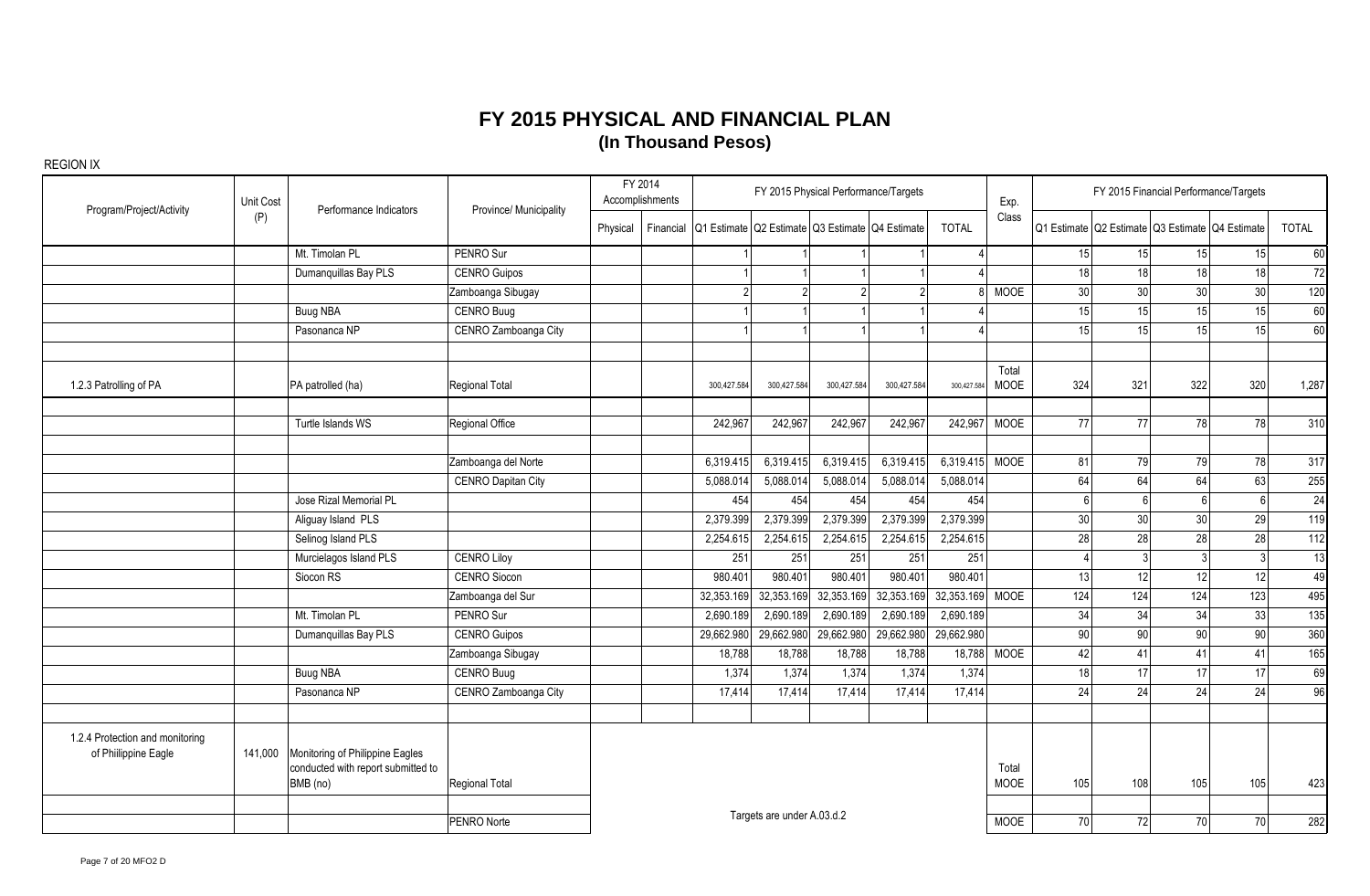| Program/Project/Activity<br>Performance Indicators<br>Province/ Municipality<br>(P)<br>Class<br>Q1 Estimate Q2 Estimate Q3 Estimate Q4 Estimate<br>Q1 Estimate Q2 Estimate Q3 Estimate Q4 Estimate<br><b>TOTAL</b><br>Physical<br>Financial<br>35<br>36<br>Linay, Baliguian, ZDN<br>35<br>36<br>Sibuco, ZDN<br>35<br>36<br>PENRO Sur<br><b>MOOE</b><br>Dakayakan, Midsalip, ZDS<br>1.2.5 Protection and monitoring<br>of marine turtles<br>20,000<br>Monitoring of nesting sites with<br>Total<br>report submitted to BMB (no)<br>20<br>$20\,$<br>MOOE<br>Regional Total<br>Targets are under A.03.d.2<br>PENRO Norte<br><b>MOOE</b><br>5 <sup>1</sup><br>5 <sup>1</sup><br>PENRO Sur<br><b>MOOE</b><br>5<br>10<br>PENRO Sibugay<br>MOOE<br>10 <sup>1</sup><br>Turtles tagged/released/<br>4,000<br>Total<br>rescued/hatchling released (no)<br>Regional Total<br><b>MOOE</b><br>40<br>40<br>Targets are under A.03.d.2<br><b>MOOE</b><br>10<br>PENRO Norte<br>10 <sup>1</sup><br>10<br>PENRO Sur<br><b>MOOE</b><br>10<br>20<br><b>MOOE</b><br>$\overline{20}$<br>PENRO Sibugay | <b>TOTAL</b>                             |
|---------------------------------------------------------------------------------------------------------------------------------------------------------------------------------------------------------------------------------------------------------------------------------------------------------------------------------------------------------------------------------------------------------------------------------------------------------------------------------------------------------------------------------------------------------------------------------------------------------------------------------------------------------------------------------------------------------------------------------------------------------------------------------------------------------------------------------------------------------------------------------------------------------------------------------------------------------------------------------------------------------------------------------------------------------------------------------|------------------------------------------|
|                                                                                                                                                                                                                                                                                                                                                                                                                                                                                                                                                                                                                                                                                                                                                                                                                                                                                                                                                                                                                                                                                 |                                          |
|                                                                                                                                                                                                                                                                                                                                                                                                                                                                                                                                                                                                                                                                                                                                                                                                                                                                                                                                                                                                                                                                                 | 35<br>35<br>141                          |
|                                                                                                                                                                                                                                                                                                                                                                                                                                                                                                                                                                                                                                                                                                                                                                                                                                                                                                                                                                                                                                                                                 | 35<br>35<br>141                          |
|                                                                                                                                                                                                                                                                                                                                                                                                                                                                                                                                                                                                                                                                                                                                                                                                                                                                                                                                                                                                                                                                                 |                                          |
|                                                                                                                                                                                                                                                                                                                                                                                                                                                                                                                                                                                                                                                                                                                                                                                                                                                                                                                                                                                                                                                                                 | 35<br>35 <sup>1</sup><br>141             |
|                                                                                                                                                                                                                                                                                                                                                                                                                                                                                                                                                                                                                                                                                                                                                                                                                                                                                                                                                                                                                                                                                 |                                          |
|                                                                                                                                                                                                                                                                                                                                                                                                                                                                                                                                                                                                                                                                                                                                                                                                                                                                                                                                                                                                                                                                                 | 20<br>$20\,$<br>80                       |
|                                                                                                                                                                                                                                                                                                                                                                                                                                                                                                                                                                                                                                                                                                                                                                                                                                                                                                                                                                                                                                                                                 |                                          |
|                                                                                                                                                                                                                                                                                                                                                                                                                                                                                                                                                                                                                                                                                                                                                                                                                                                                                                                                                                                                                                                                                 | 20<br>5                                  |
|                                                                                                                                                                                                                                                                                                                                                                                                                                                                                                                                                                                                                                                                                                                                                                                                                                                                                                                                                                                                                                                                                 | 5 <sup>1</sup><br>20<br>д                |
|                                                                                                                                                                                                                                                                                                                                                                                                                                                                                                                                                                                                                                                                                                                                                                                                                                                                                                                                                                                                                                                                                 | 10 <sup>1</sup><br>40<br>10 <sup>1</sup> |
|                                                                                                                                                                                                                                                                                                                                                                                                                                                                                                                                                                                                                                                                                                                                                                                                                                                                                                                                                                                                                                                                                 |                                          |
|                                                                                                                                                                                                                                                                                                                                                                                                                                                                                                                                                                                                                                                                                                                                                                                                                                                                                                                                                                                                                                                                                 | 40<br>40<br>160                          |
|                                                                                                                                                                                                                                                                                                                                                                                                                                                                                                                                                                                                                                                                                                                                                                                                                                                                                                                                                                                                                                                                                 |                                          |
|                                                                                                                                                                                                                                                                                                                                                                                                                                                                                                                                                                                                                                                                                                                                                                                                                                                                                                                                                                                                                                                                                 | 10 <sup>1</sup><br>10 <sup>1</sup><br>40 |
|                                                                                                                                                                                                                                                                                                                                                                                                                                                                                                                                                                                                                                                                                                                                                                                                                                                                                                                                                                                                                                                                                 | 10<br>10 <sup>1</sup><br>40              |
|                                                                                                                                                                                                                                                                                                                                                                                                                                                                                                                                                                                                                                                                                                                                                                                                                                                                                                                                                                                                                                                                                 | 20<br>20<br>80                           |
| 1.2.6 Implementation of Tarsier<br>Conservation and<br>Protection Scheme Plan<br>Plan implemented with report<br>295,000<br>73<br>submitted to BMB (no)<br>PENRO Norte<br>MOOE<br>74                                                                                                                                                                                                                                                                                                                                                                                                                                                                                                                                                                                                                                                                                                                                                                                                                                                                                            | 74<br>74<br>295                          |
| 1.2.7 Development of Critical<br>MOOE<br>23<br>63<br>Habitat Management Plan<br>150,000<br>CHMP approved (no)<br><b>CENRO Pagadian City</b><br>- Dakayakan, Midsalip, ZDS                                                                                                                                                                                                                                                                                                                                                                                                                                                                                                                                                                                                                                                                                                                                                                                                                                                                                                       | 64<br>150                                |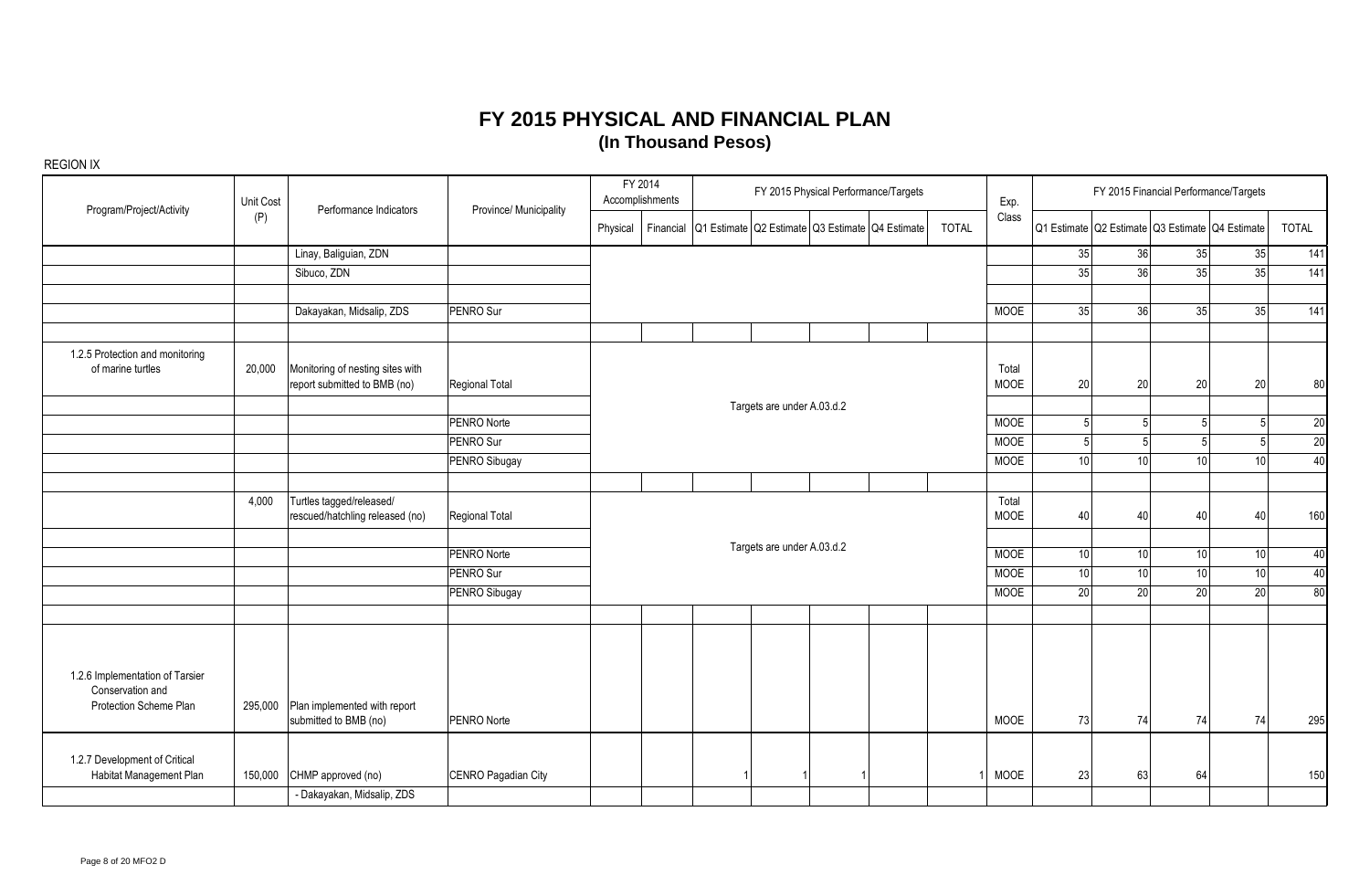| Program/Project/Activity                                              | Unit Cost | Performance Indicators                                                | Province/ Municipality | FY 2014<br>FY 2015 Physical Performance/Targets<br>Accomplishments |           |                                                 |                            |               | Exp.           |                 |                      |     | FY 2015 Financial Performance/Targets           |                |                       |                 |
|-----------------------------------------------------------------------|-----------|-----------------------------------------------------------------------|------------------------|--------------------------------------------------------------------|-----------|-------------------------------------------------|----------------------------|---------------|----------------|-----------------|----------------------|-----|-------------------------------------------------|----------------|-----------------------|-----------------|
|                                                                       | (P)       |                                                                       |                        | Physical                                                           | Financial | Q1 Estimate Q2 Estimate Q3 Estimate Q4 Estimate |                            |               |                | <b>TOTAL</b>    | Class                |     | Q1 Estimate Q2 Estimate Q3 Estimate Q4 Estimate |                |                       | <b>TOTAL</b>    |
| 1.2.8 Engaging biodiversity<br>blue/green brigades/<br>volunteers     | 17,000    | Blue/green brigades/volunteers<br>organized/operationalized (no)      | Regional Total         |                                                                    |           |                                                 |                            |               |                |                 | Total<br><b>MOOE</b> | 24  | 9                                               | g              | 10                    | 52              |
|                                                                       |           |                                                                       |                        |                                                                    |           |                                                 |                            |               |                |                 |                      |     |                                                 |                |                       |                 |
|                                                                       |           | Siocon RS                                                             | <b>CENRO Siocon</b>    |                                                                    |           |                                                 |                            |               |                |                 | MOOE                 | 8   | 3 <sup>l</sup>                                  | 3 <sup>1</sup> |                       | 18              |
|                                                                       |           | Mt. Timolan PL                                                        | PENRO Sur              |                                                                    |           |                                                 |                            |               |                |                 | <b>MOOE</b>          | 8   | 3 <sup>1</sup>                                  | 3              |                       | 17              |
|                                                                       |           | Pasonanca NP                                                          | CENRO Zamboanga City   |                                                                    |           |                                                 |                            |               |                |                 | <b>MOOE</b>          | R   | $\overline{3}$                                  | $\mathcal{R}$  | ્ર                    | 17              |
| 1.2.9 Operation and<br>maintenance of Wildlife<br>Rescue Center (WRC) |           | 1,500,000 Regional WRC maintained with<br>report submitted to BMB(no) | Regional Total         |                                                                    |           |                                                 | Targets are under A.03.d.2 |               |                |                 | Total<br><b>MOOE</b> | 374 | 375                                             | 375            | 376                   | 1,500           |
|                                                                       |           |                                                                       | PENRO Sur              |                                                                    |           |                                                 |                            |               |                |                 | <b>MOOE</b>          | 70  | 71                                              | 71             | 71                    | 283             |
|                                                                       |           |                                                                       | PENRO Sibugay          |                                                                    |           |                                                 |                            |               |                |                 | <b>MOOE</b>          | 304 | 304                                             | 304            | 305                   | 1,217           |
|                                                                       |           |                                                                       |                        |                                                                    |           |                                                 |                            |               |                |                 |                      |     |                                                 |                |                       |                 |
| 1.2.10 Putting up of signages                                         |           | Signages installed (no)                                               | Regional Total         |                                                                    |           | 10                                              |                            |               |                | 10              | Total<br>MOOE        | 138 |                                                 |                |                       | 138             |
|                                                                       |           |                                                                       |                        |                                                                    |           |                                                 |                            |               |                |                 |                      |     |                                                 |                |                       |                 |
|                                                                       |           | Siocon RS                                                             | <b>CENRO Siocon</b>    |                                                                    |           |                                                 |                            |               |                |                 | <b>MOOE</b>          | 12  |                                                 |                |                       | 12              |
|                                                                       |           | Mt. Timolan PL                                                        | PENRO Sur              |                                                                    |           |                                                 |                            |               |                | 2               | MOOE                 | 26  |                                                 |                |                       | $\overline{26}$ |
|                                                                       |           | Pasonanca NP                                                          | CENRO Zamboanga City   |                                                                    |           |                                                 |                            |               |                |                 | <b>MOOE</b>          | 100 |                                                 |                |                       | 100             |
| 1.2.11 Conduct of IEC and<br>advocacy campaigns                       | 21,500    | IEC and advocacy campaigns<br>conducted (no)                          | Regional Total         |                                                                    |           |                                                 |                            | a             |                | 30              | Total<br>MOOE        | 150 | 180                                             | 195            | 120                   | 645             |
|                                                                       |           | Siocon RS                                                             | <b>CENRO Siocon</b>    |                                                                    |           |                                                 | $\mathbf{3}$               | $\mathcal{A}$ | C              | 10 <sup>1</sup> | <b>MOOE</b>          | 50  | 60                                              | 65             | 40                    | 215             |
|                                                                       |           | Mt. Timolan PL                                                        | PENRO Sur              |                                                                    |           |                                                 | 3 <sup>1</sup>             | $\mathbf{R}$  | $\mathfrak{D}$ |                 | <b>MOOE</b>          |     | 60                                              |                |                       | 215             |
|                                                                       |           |                                                                       |                        |                                                                    |           |                                                 | $\mathbf{R}$               | $\mathcal{R}$ | <sup>2</sup>   | 10              |                      | 50  | 60                                              | 65             | 40<br>40 <sup>1</sup> |                 |
|                                                                       |           | Pasonanca NP                                                          | CENRO Zamboanga City   |                                                                    |           |                                                 |                            |               |                | 10              | <b>MOOE</b>          | 50  |                                                 | 65             |                       | 215             |
|                                                                       |           |                                                                       |                        |                                                                    |           |                                                 |                            |               |                |                 |                      |     |                                                 |                |                       |                 |
| 1.3 Ecotourism Development                                            |           |                                                                       |                        |                                                                    |           |                                                 |                            |               |                |                 |                      |     |                                                 |                |                       |                 |
|                                                                       |           |                                                                       |                        |                                                                    |           |                                                 |                            |               |                |                 |                      |     |                                                 |                |                       |                 |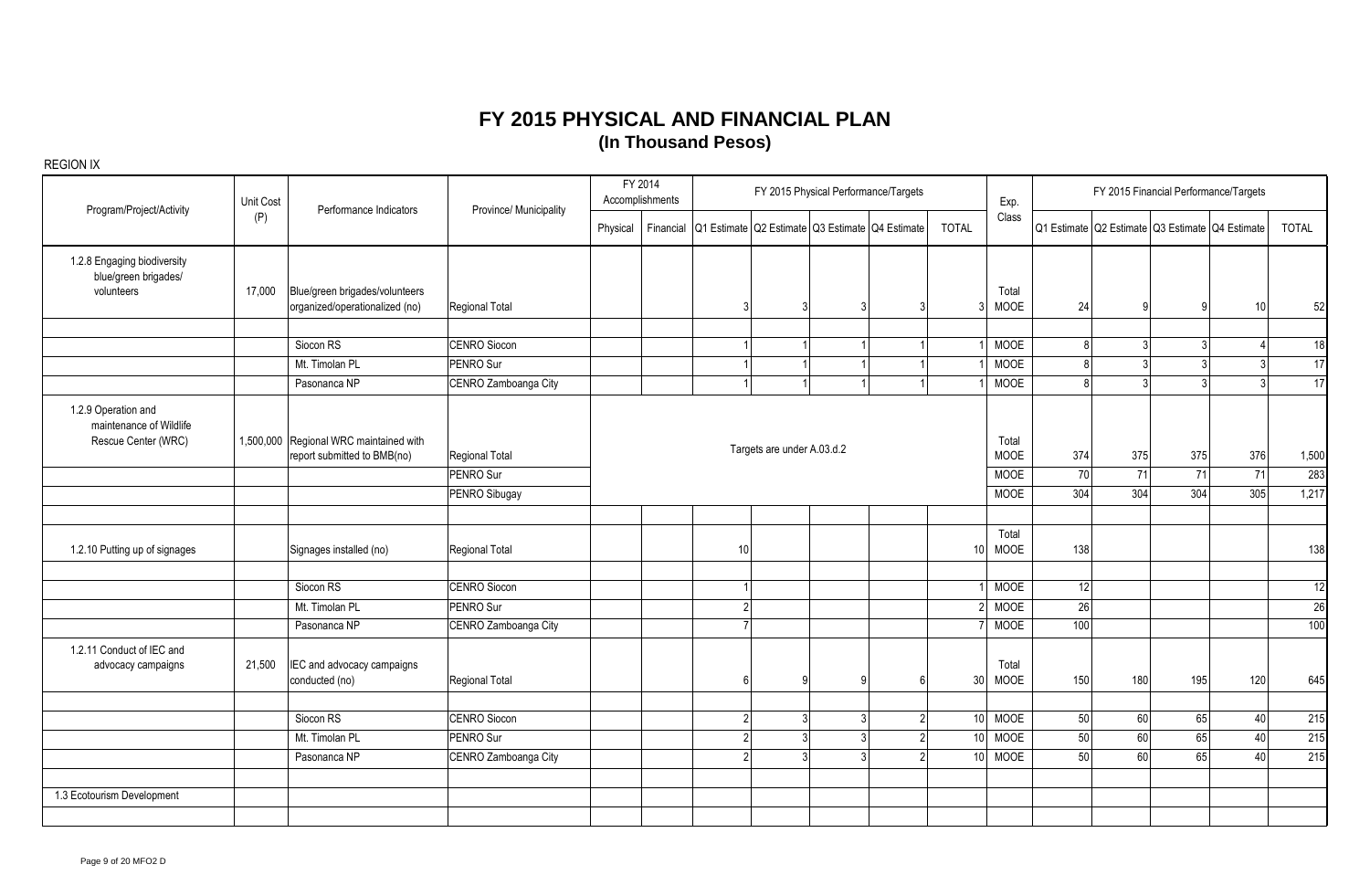|                                      | Unit Cost | Performance Indicators                                                                                                                   |                        |          | FY 2014<br>Accomplishments |                | FY 2015 Physical Performance/Targets            |              | Exp.          |                  |                                                 | FY 2015 Financial Performance/Targets |       |              |
|--------------------------------------|-----------|------------------------------------------------------------------------------------------------------------------------------------------|------------------------|----------|----------------------------|----------------|-------------------------------------------------|--------------|---------------|------------------|-------------------------------------------------|---------------------------------------|-------|--------------|
| Program/Project/Activity             | (P)       |                                                                                                                                          | Province/ Municipality | Physical | Financial                  |                | Q1 Estimate Q2 Estimate Q3 Estimate Q4 Estimate | <b>TOTAL</b> | Class         |                  | Q1 Estimate Q2 Estimate Q3 Estimate Q4 Estimate |                                       |       | <b>TOTAL</b> |
| 1.3.1 Ecotourism<br>Management Plan  | 100,000   | EMP approved by PAMB (no)                                                                                                                | Regional Total         |          |                            | $\overline{2}$ |                                                 |              | Total<br>MOOE | 220              | 80                                              |                                       |       | 300          |
|                                      |           | (includes site assessment)                                                                                                               |                        |          |                            |                |                                                 |              |               |                  |                                                 |                                       |       |              |
|                                      |           | Murcielagos Island PLS                                                                                                                   | <b>CENRO Liloy</b>     |          |                            | 1              |                                                 |              | <b>MOOE</b>   | 110              | 40                                              |                                       |       | 150          |
|                                      |           | Great Sta. Cruz Island PLS                                                                                                               | CENRO Zamboanga City   |          |                            |                |                                                 |              | <b>MOOE</b>   | $\frac{110}{10}$ | 40                                              |                                       |       | 150          |
| 1.3.2 Site development               |           | Infrastructures constructed<br>based on DAO 2009-09 and<br>equipment/furnitures/fixtures<br>procured with report endorsed to<br>BMB (no) | Regional Total         |          |                            |                |                                                 |              | Total         |                  | 4,372                                           | 17,484                                | 7,292 | 29,148       |
|                                      |           |                                                                                                                                          |                        |          |                            |                |                                                 |              | <b>MOOE</b>   |                  | 2,512                                           | 10,044                                | 4,192 | 16,748       |
|                                      |           |                                                                                                                                          |                        |          |                            |                |                                                 |              | CO            |                  | 1,860                                           | 7,440                                 | 3,100 | 12,400       |
|                                      |           | Murcielagos Island PLS                                                                                                                   | <b>CENRO Liloy</b>     |          |                            |                |                                                 |              | Total         |                  | 2,186                                           | 8,742                                 | 3,646 | 14,574       |
|                                      |           |                                                                                                                                          |                        |          |                            |                |                                                 |              | <b>MOOE</b>   |                  | 1,256                                           | 5,022                                 | 2,096 | 8,374        |
|                                      |           |                                                                                                                                          |                        |          |                            |                |                                                 |              | CO            |                  | 930                                             | 3,720                                 | 1,550 | 6,200        |
|                                      |           | Great Sta. Cruz Island PLS                                                                                                               | CENRO Zamboanga City   |          |                            |                |                                                 |              | Total         |                  | 2,186                                           | 8,742                                 | 3,646 | 14,574       |
|                                      |           |                                                                                                                                          |                        |          |                            |                |                                                 |              | <b>MOOE</b>   |                  | 1,256                                           | 5,022                                 | 2,096 | 8,374        |
|                                      |           |                                                                                                                                          |                        |          |                            |                |                                                 |              | CO            |                  | 930                                             | 3,720                                 | 1,550 | 6,200        |
| 1.3.3 Support to REC                 | 60,000    | REC meeting conducted and<br>resolution approved (no)                                                                                    | Regional Office        |          |                            |                |                                                 | ৽            | <b>MOOE</b>   |                  | 10                                              | 10 <sup>1</sup>                       | 10    | 30           |
| 1.4 Community-Based<br>Program (CBP) | 10,000    | CBP areas identified and<br>surveyed (no)<br>Mt. Timolan PL                                                                              | Regional Office        |          |                            | 2 <sub>l</sub> |                                                 |              | <b>MOOE</b>   | 10               | 20                                              |                                       |       | 30           |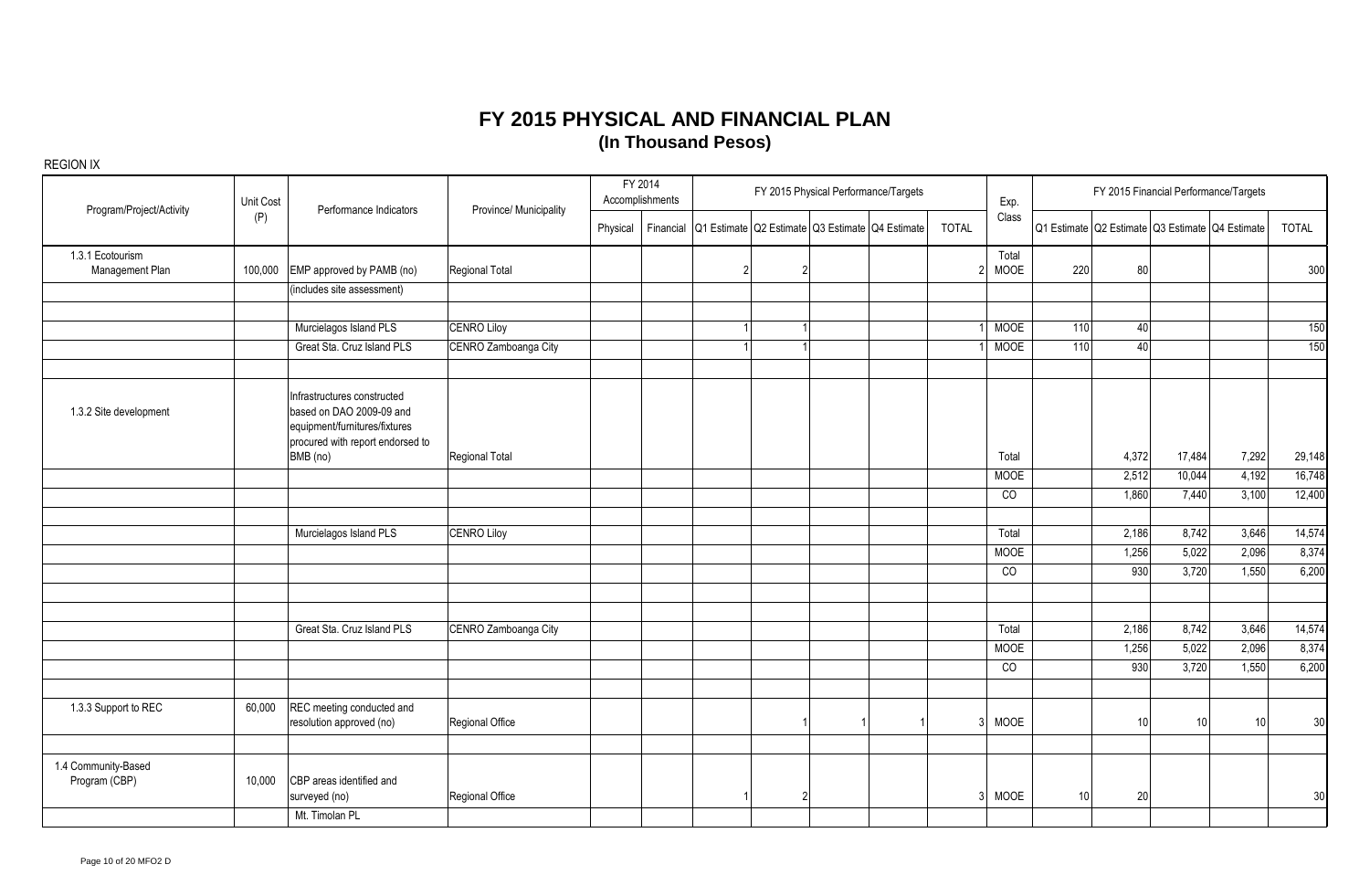|                                              | Unit Cost<br>Performance Indicators<br>Province/ Municipality |                                                                          | FY 2014<br>Accomplishments            |          | FY 2015 Physical Performance/Targets |                |  | Exp.                                                      |               |               |     | FY 2015 Financial Performance/Targets |                 |                                                 |              |
|----------------------------------------------|---------------------------------------------------------------|--------------------------------------------------------------------------|---------------------------------------|----------|--------------------------------------|----------------|--|-----------------------------------------------------------|---------------|---------------|-----|---------------------------------------|-----------------|-------------------------------------------------|--------------|
| Program/Project/Activity                     | (P)                                                           |                                                                          |                                       | Physical |                                      |                |  | Financial Q1 Estimate Q2 Estimate Q3 Estimate Q4 Estimate | <b>TOTAL</b>  | Class         |     |                                       |                 | Q1 Estimate Q2 Estimate Q3 Estimate Q4 Estimate | <b>TOTAL</b> |
|                                              |                                                               |                                                                          |                                       |          |                                      |                |  |                                                           |               |               |     |                                       |                 |                                                 |              |
| 2. Management of Caves and<br>Cave Resources |                                                               |                                                                          |                                       |          |                                      |                |  |                                                           |               |               |     |                                       |                 |                                                 |              |
| 2.1 Cave classification                      | 50,000                                                        | Caves assessed with<br>recommended classification<br>endorsed to RO (no) | Regional Office                       |          |                                      |                |  |                                                           | $\mathcal{P}$ | MOOE          |     | 50                                    | 50              |                                                 | 100          |
|                                              |                                                               |                                                                          | - Aballe Cave<br>Sominot, ZDS         |          |                                      |                |  |                                                           |               |               |     |                                       |                 |                                                 |              |
|                                              |                                                               |                                                                          | - Manuel Cave<br>Latuan, Zambo. City  |          |                                      |                |  |                                                           |               |               |     |                                       |                 |                                                 |              |
|                                              | 20,000                                                        | Caves classified and<br>approved by RD (no)                              | Regional Office                       |          |                                      |                |  |                                                           | 2             | MOOE          |     | $20\,$                                | 20 <sup>1</sup> |                                                 | 40           |
|                                              |                                                               |                                                                          | - Aballe Cave<br>Sominot, ZDS         |          |                                      |                |  |                                                           |               |               |     |                                       |                 |                                                 |              |
|                                              |                                                               |                                                                          | - Manuel Cave<br>Latuan, Zambo. City  |          |                                      |                |  |                                                           |               |               |     |                                       |                 |                                                 |              |
|                                              |                                                               |                                                                          |                                       |          |                                      |                |  |                                                           |               |               |     |                                       |                 |                                                 |              |
| 2.2 Cave Management Plan                     | 120,000                                                       | CMP approved by RD (no)                                                  | Regional Total                        |          |                                      | $\overline{2}$ |  |                                                           | 2             | Total<br>MOOE | 100 | 150                                   | 50              |                                                 | 300          |
|                                              |                                                               |                                                                          | Regional Office                       |          |                                      |                |  |                                                           |               | <b>MOOE</b>   | 20  | 30                                    | 10              |                                                 | 60           |
|                                              |                                                               |                                                                          | <b>CENRO Pagadian City</b>            |          |                                      |                |  |                                                           |               | <b>MOOE</b>   |     | 80                                    | 40              |                                                 | 120          |
|                                              |                                                               |                                                                          | - Waling Waling Cave<br>Sominot, ZDS  |          |                                      |                |  |                                                           |               |               |     |                                       |                 |                                                 |              |
|                                              |                                                               |                                                                          | CENRO Zamboanga City                  |          |                                      |                |  |                                                           |               | <b>MOOE</b>   | 80  | 40                                    |                 |                                                 | 120          |
|                                              |                                                               |                                                                          | - Pader Cave<br>Victoria, Zambo. City |          |                                      |                |  |                                                           |               |               |     |                                       |                 |                                                 |              |
|                                              |                                                               |                                                                          |                                       |          |                                      |                |  |                                                           |               |               |     |                                       |                 |                                                 |              |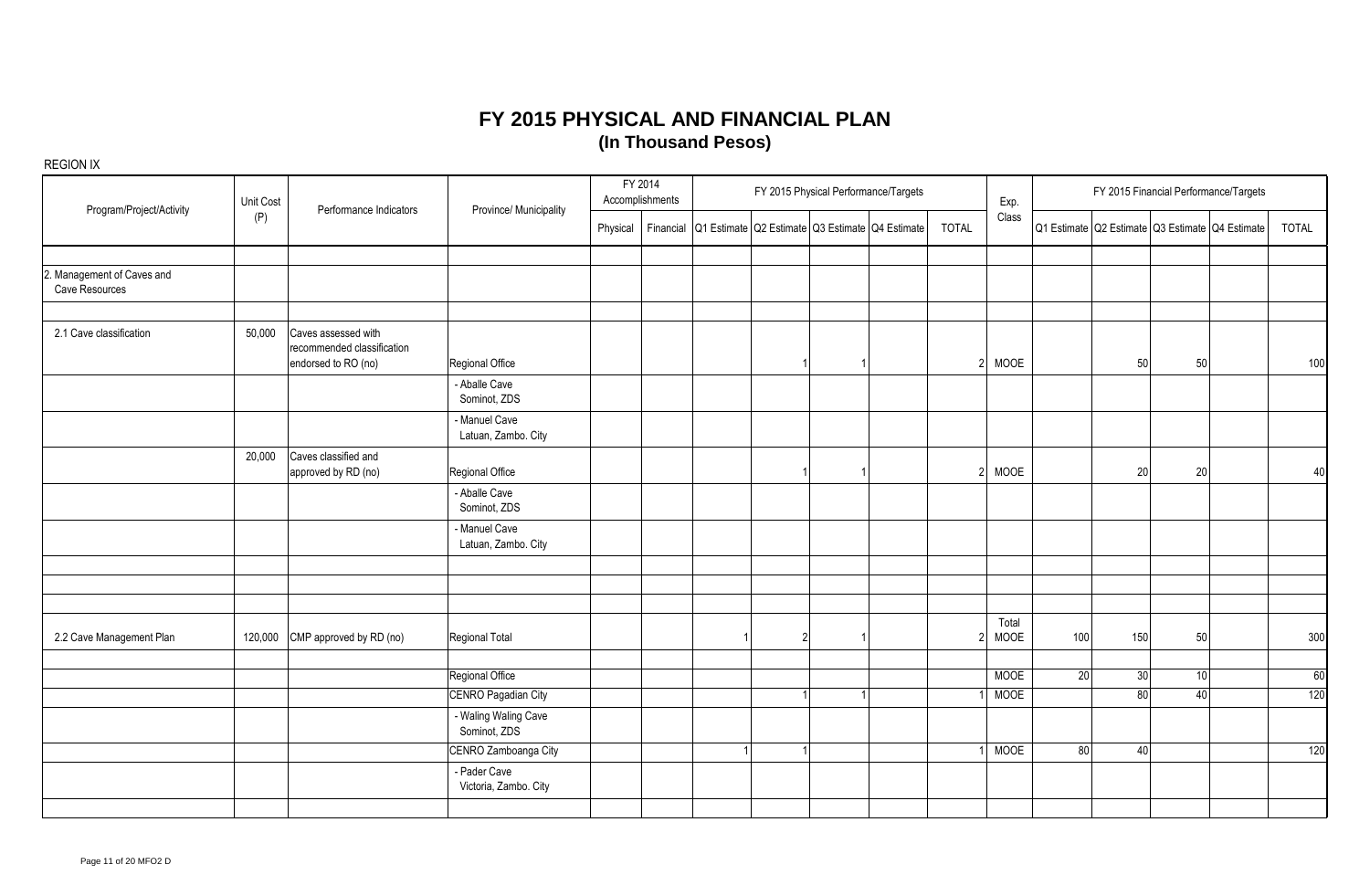| Program/Project/Activity    | Unit Cost | Performance Indicators                                                                            | Province/ Municipality |          | FY 2014<br>Accomplishments |                |               | FY 2015 Physical Performance/Targets                      |              | Exp.          |                 |                                                 |        | FY 2015 Financial Performance/Targets |       |
|-----------------------------|-----------|---------------------------------------------------------------------------------------------------|------------------------|----------|----------------------------|----------------|---------------|-----------------------------------------------------------|--------------|---------------|-----------------|-------------------------------------------------|--------|---------------------------------------|-------|
|                             | (P)       |                                                                                                   |                        | Physical |                            |                |               | Financial Q1 Estimate Q2 Estimate Q3 Estimate Q4 Estimate | <b>TOTAL</b> | Class         |                 | Q1 Estimate Q2 Estimate Q3 Estimate Q4 Estimate |        |                                       | TOTAL |
| 2.3 CMP implementation      | 30,000    | CMP implemented and report on<br>the highlights of implementation<br>status submitted to BMB (no) | Regional Office        |          |                            |                |               |                                                           |              | MOOE          | q               | 9                                               | 6      | -6                                    | 30    |
|                             |           | Quiniput Cave, Zambo. City                                                                        |                        |          |                            |                |               |                                                           |              |               |                 |                                                 |        |                                       |       |
| 3. Conservation of Wetlands | 15,000    | Priority wetlands monitored and<br>waterbird census conducted with<br>report endorsed to BMB (no) | Regional Total         |          |                            | 7              |               |                                                           | 28           | Total<br>MOOE | 105             | 105                                             | 105    | 105                                   | 420   |
|                             |           |                                                                                                   | Zamboanga del Norte    |          |                            | $\overline{3}$ | ર             |                                                           | 12           | <b>MOOE</b>   | 45              | 45                                              | 45     | 45                                    | 180   |
|                             |           |                                                                                                   | <b>CENRO Liloy</b>     |          |                            | $\overline{2}$ |               |                                                           |              |               | 30 <sup>°</sup> | 30                                              | $30\,$ | 30                                    | 120   |
|                             |           | Murcielagos Island                                                                                |                        |          |                            |                |               |                                                           |              |               | 15              | 15                                              | 15     | 15                                    | 60    |
|                             |           | Kalawit                                                                                           |                        |          |                            | $\mathbf{1}$   |               |                                                           |              |               | 15              | 15                                              | 15     | 15                                    | 60    |
|                             |           | Siocon                                                                                            | CENRO Siocon           |          |                            |                |               |                                                           |              |               | 15              | 15                                              | 15     | 15                                    | 60    |
|                             |           |                                                                                                   | Zamboanga del Sur      |          |                            |                |               |                                                           | 16           | <b>MOOE</b>   | 60              | 60                                              | 60     | 60                                    | 240   |
|                             |           |                                                                                                   | CENRO Pagadian City    |          |                            | 3 <sup>1</sup> |               |                                                           | 12           |               | 45              | 45                                              | 45     | 45                                    | 180   |
|                             |           | Tukuran                                                                                           |                        |          |                            | $\mathbf{1}$   |               |                                                           |              |               | 15              | 15                                              | 15     | 15                                    | 60    |
|                             |           | Labangan                                                                                          |                        |          |                            | 1              |               |                                                           |              |               | 15              | 15                                              | 15     | 15                                    | 60    |
|                             |           | Panguil bay                                                                                       |                        |          |                            |                |               |                                                           |              |               | 15              | 15                                              | 15     | 15                                    | 60    |
|                             |           | Kumalarang                                                                                        | <b>CENRO Guipos</b>    |          |                            |                |               |                                                           |              |               | 15              | 15                                              | 15     | 15                                    | 60    |
|                             |           |                                                                                                   |                        |          |                            |                |               |                                                           |              |               |                 |                                                 |        |                                       |       |
|                             |           |                                                                                                   | Zamboanga Sibugay      |          |                            |                |               |                                                           |              | <b>MOOE</b>   |                 |                                                 |        |                                       |       |
|                             |           |                                                                                                   | CENRO Zamboanga City   |          |                            | 2              | $\mathcal{D}$ |                                                           |              |               | 30 <sup>°</sup> | 30                                              | 30     | 30                                    | 120   |
|                             |           | Vitali                                                                                            |                        |          |                            | 1              |               |                                                           |              |               | 15              | 15                                              | 15     | 15                                    | 60    |
|                             |           | Mampang-TalonTalon                                                                                |                        |          |                            | 1              |               |                                                           |              |               | 15              | 15                                              | 15     | 15                                    | 60    |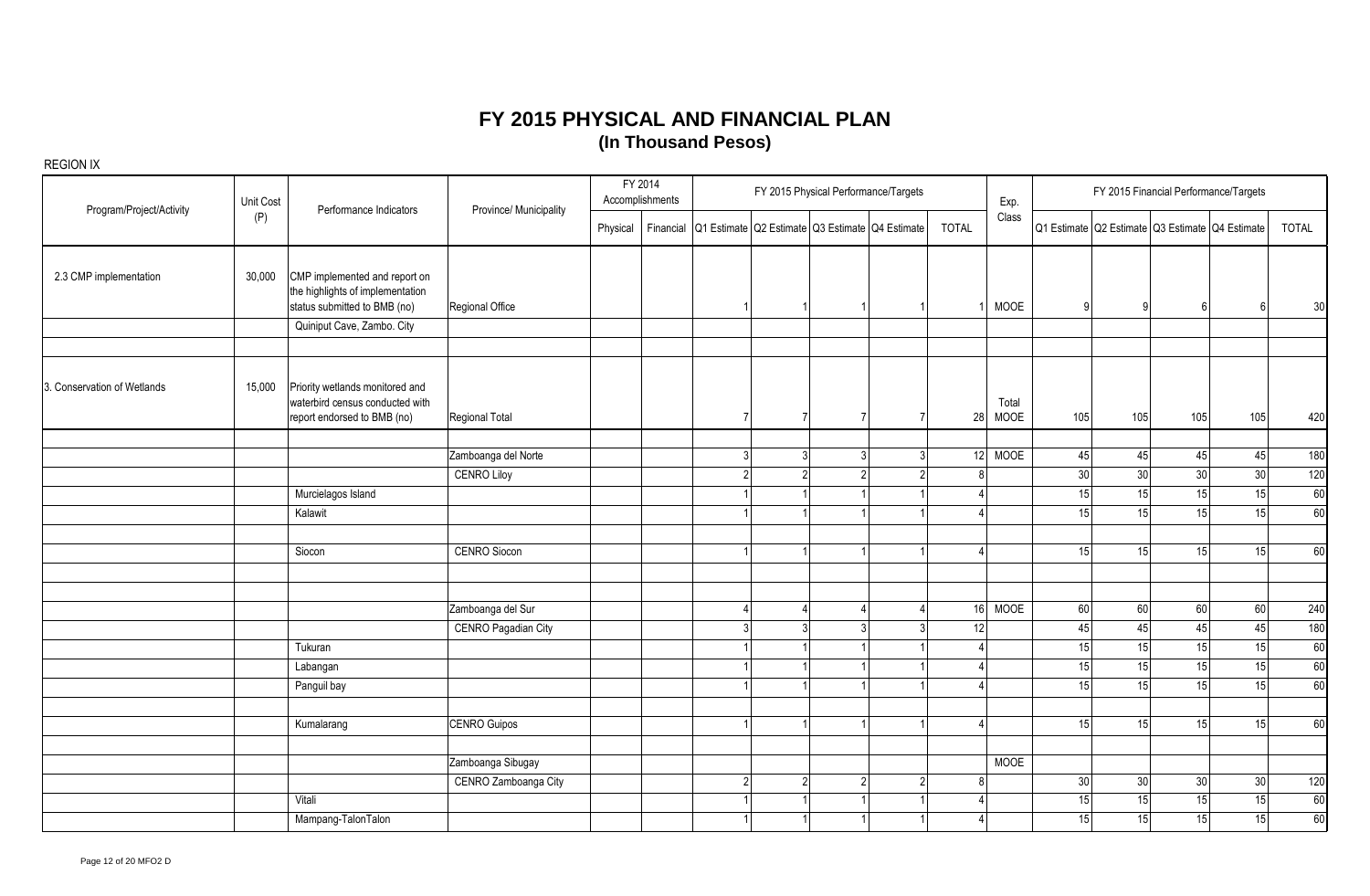| Program/Project/Activity                              | Unit Cost | Performance Indicators                                                            | Province/ Municipality |          | FY 2014<br>Accomplishments |                |   | FY 2015 Physical Performance/Targets |                                                           |              | Exp.            |     |     |     | FY 2015 Financial Performance/Targets           |              |
|-------------------------------------------------------|-----------|-----------------------------------------------------------------------------------|------------------------|----------|----------------------------|----------------|---|--------------------------------------|-----------------------------------------------------------|--------------|-----------------|-----|-----|-----|-------------------------------------------------|--------------|
|                                                       | (P)       |                                                                                   |                        | Physical |                            |                |   |                                      | Financial Q1 Estimate Q2 Estimate Q3 Estimate Q4 Estimate | <b>TOTAL</b> | Class           |     |     |     | Q1 Estimate Q2 Estimate Q3 Estimate Q4 Estimate | <b>TOTAL</b> |
|                                                       |           |                                                                                   |                        |          |                            |                |   |                                      |                                                           |              |                 |     |     |     |                                                 |              |
| 4. Project Monitoring and<br>Supervision              |           |                                                                                   | Regiional Total        |          |                            |                |   |                                      |                                                           |              | Total           | 85  | 86  | 87  | 86                                              | 344          |
|                                                       |           |                                                                                   | Regional Office        |          |                            |                |   |                                      |                                                           |              | <b>MOOE</b>     | 62  | 62  | 63  | 63                                              | 250          |
|                                                       |           |                                                                                   | PENRO Sibugay          |          |                            |                |   |                                      |                                                           |              | <b>MOOE</b>     | 23  | 24  | 24  | 23                                              | 94           |
| 5. Fixed Expenditures                                 |           |                                                                                   | Regional Office        |          |                            |                |   |                                      |                                                           |              | <b>MOOE</b>     | 125 | 125 | 125 | 125                                             | 500          |
| 6. PS Requirement of<br>Regular Personnel             |           |                                                                                   | Regional Total         |          |                            |                |   |                                      |                                                           |              | <b>Total PS</b> | 752 | 808 | 695 | 804                                             | 3,059        |
|                                                       |           |                                                                                   | Regional Office        |          |                            |                |   |                                      |                                                           |              | PS              | 541 | 581 | 498 | 577                                             | 2,197        |
|                                                       |           |                                                                                   | Zamboanga del Norte    |          |                            |                |   |                                      |                                                           |              | PS              | 211 | 227 | 197 | 227                                             | 862          |
| A. 03.d.2 Protection and<br>Conservation of Wildlife  |           |                                                                                   |                        |          |                            |                |   |                                      |                                                           |              |                 |     |     |     |                                                 |              |
| . Conservation and Protection<br>of Wildlife          |           |                                                                                   |                        |          |                            |                |   |                                      |                                                           |              |                 |     |     |     |                                                 |              |
| 1.2 Protection and monitoring<br>of Phiilippine Eagle |           | Monitoring of Philippine Eagles<br>conducted with report submitted to<br>BMB (no) | Regional Total         |          |                            | 3              | 3 | 13                                   | 3                                                         | 13           |                 |     |     |     |                                                 |              |
|                                                       |           |                                                                                   | PENRO Norte            |          |                            | $\overline{2}$ | っ | 12                                   | $\overline{2}$                                            | $ 2\rangle$  |                 |     |     |     | Budgetary requirement is under A.03.d.1         |              |
|                                                       |           | Linay, Baliguian, ZDN<br>Sibuco, ZDN                                              |                        |          |                            |                |   |                                      |                                                           |              |                 |     |     |     |                                                 |              |
|                                                       |           |                                                                                   |                        |          |                            |                |   |                                      |                                                           |              |                 |     |     |     |                                                 |              |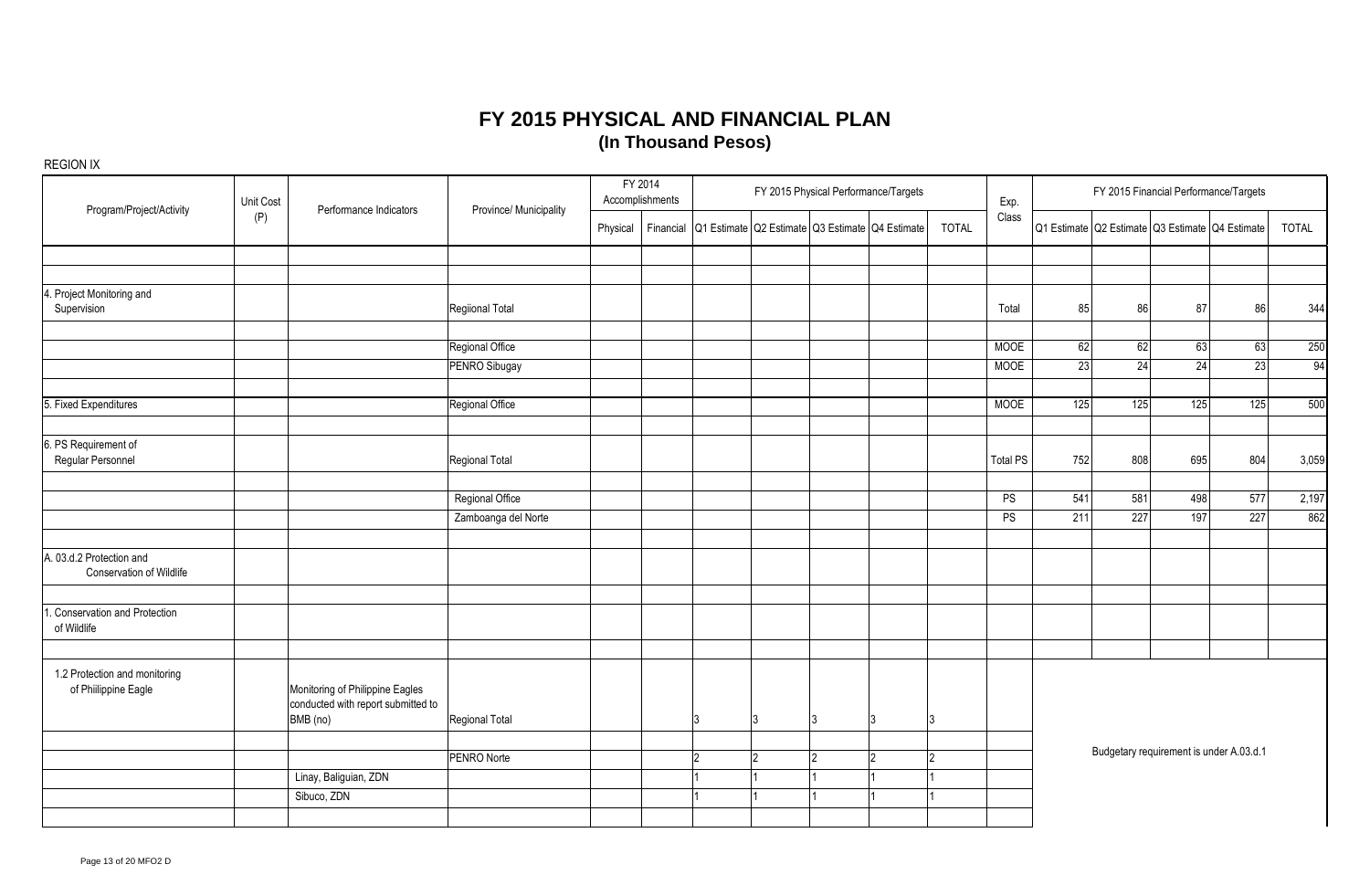| <b>NEQION IA</b>                                                            |           |                                                                  |                        |          |                            |     |                |                 |                                                           |              |       |                                                 |              |
|-----------------------------------------------------------------------------|-----------|------------------------------------------------------------------|------------------------|----------|----------------------------|-----|----------------|-----------------|-----------------------------------------------------------|--------------|-------|-------------------------------------------------|--------------|
| Program/Project/Activity                                                    | Unit Cost | Performance Indicators                                           | Province/ Municipality |          | FY 2014<br>Accomplishments |     |                |                 | FY 2015 Physical Performance/Targets                      |              | Exp.  | FY 2015 Financial Performance/Targets           |              |
|                                                                             | (P)       |                                                                  |                        | Physical |                            |     |                |                 | Financial Q1 Estimate Q2 Estimate Q3 Estimate Q4 Estimate | <b>TOTAL</b> | Class | Q1 Estimate Q2 Estimate Q3 Estimate Q4 Estimate | <b>TOTAL</b> |
|                                                                             |           | Dakayakan, Midsalip, ZDS                                         | PENRO Sur              |          |                            |     |                |                 |                                                           |              |       |                                                 |              |
|                                                                             |           |                                                                  |                        |          |                            |     |                |                 |                                                           |              |       |                                                 |              |
| 1.3 Protection and monitoring<br>of marine turtles                          |           | Monitoring of nesting sites with<br>report submitted to BMB (no) | Regional Total         |          |                            |     |                |                 |                                                           |              |       | Budgetary requirement is under A.03.d.1         |              |
|                                                                             |           |                                                                  | PENRO Norte            |          |                            |     |                |                 |                                                           |              |       |                                                 |              |
|                                                                             |           |                                                                  | PENRO Sur              |          |                            |     |                |                 |                                                           |              |       |                                                 |              |
|                                                                             |           |                                                                  | PENRO Sibugay          |          |                            | 12. | $\mathfrak{p}$ | $\overline{2}$  | 12                                                        | $ 2\rangle$  |       |                                                 |              |
|                                                                             |           |                                                                  |                        |          |                            |     |                |                 |                                                           |              |       |                                                 |              |
|                                                                             |           |                                                                  |                        |          |                            |     |                |                 |                                                           |              |       |                                                 |              |
|                                                                             |           |                                                                  |                        |          |                            |     |                |                 |                                                           |              |       |                                                 |              |
|                                                                             |           |                                                                  |                        |          |                            |     |                |                 |                                                           |              |       |                                                 |              |
|                                                                             |           | Turtles tagged/released/<br>rescued/hatchling released (no)      | Regional Total         |          |                            | 40  | 40             | 40              | 40                                                        | 40           |       | Budgetary requirement is under A.03.d.1         |              |
|                                                                             |           |                                                                  | PENRO Norte            |          |                            | 10  | 10             | 10 <sup>1</sup> | 10                                                        | 10           |       |                                                 |              |
|                                                                             |           |                                                                  | PENRO Sur              |          |                            | 10  | 10             | 10 <sup>°</sup> | 10                                                        | 10           |       |                                                 |              |
|                                                                             |           |                                                                  | PENRO Sibugay          |          |                            | 20  | 20             | 20              | 20                                                        | $ 20\rangle$ |       |                                                 |              |
|                                                                             |           |                                                                  |                        |          |                            |     |                |                 |                                                           |              |       |                                                 |              |
| 1.3 Implementation of Tarsier<br>Conservation and<br>Protection Scheme Plan |           | Plan implemented with report<br>submitted to BMB (no)            | PENRO Norte            |          |                            |     |                |                 |                                                           |              |       | Budgetary requirement is under A.03.d.1         |              |
|                                                                             |           |                                                                  |                        |          |                            |     |                |                 |                                                           |              |       |                                                 |              |
| 1.4 Operation and maintenance<br>of Wildlife Rescue Center (WRC)            |           | Regional WRC maintained with<br>report submitted to BMB(no)      | Regional Total         |          |                            |     |                |                 |                                                           |              |       | Budgetary requirement is under A.03.d.1         |              |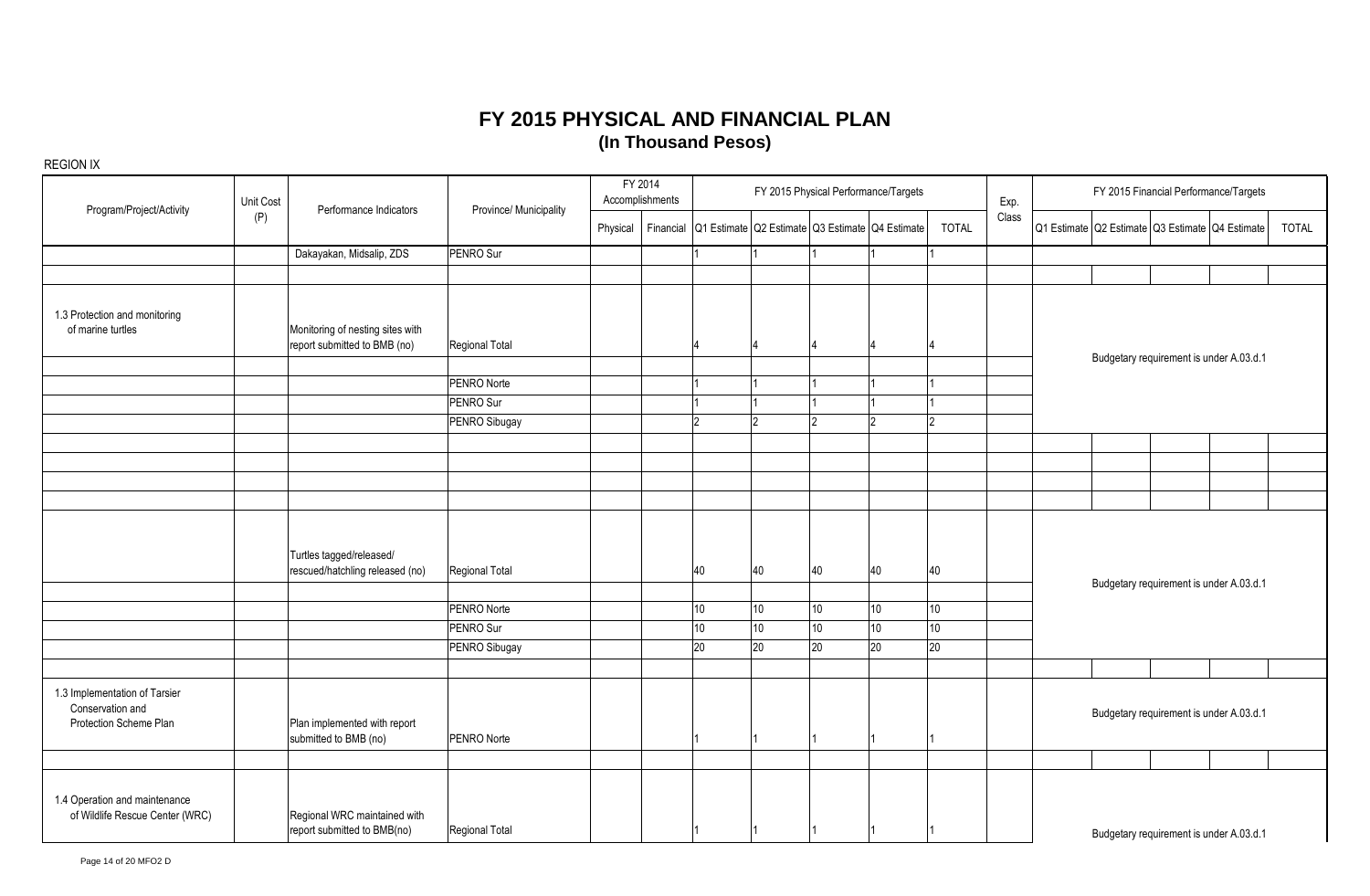| Program/Project/Activity                                          | Unit Cost | Performance Indicators                                                                | Province/ Municipality                |          | FY 2014<br>Accomplishments |       |       |       | FY 2015 Physical Performance/Targets                      |              | Exp.          |                                                 | FY 2015 Financial Performance/Targets |                 |       |        |
|-------------------------------------------------------------------|-----------|---------------------------------------------------------------------------------------|---------------------------------------|----------|----------------------------|-------|-------|-------|-----------------------------------------------------------|--------------|---------------|-------------------------------------------------|---------------------------------------|-----------------|-------|--------|
|                                                                   | (P)       |                                                                                       |                                       | Physical |                            |       |       |       | Financial Q1 Estimate Q2 Estimate Q3 Estimate Q4 Estimate | <b>TOTAL</b> | Class         | Q1 Estimate Q2 Estimate Q3 Estimate Q4 Estimate |                                       |                 |       | TOTAL  |
|                                                                   |           |                                                                                       |                                       |          |                            |       |       |       |                                                           |              |               |                                                 |                                       |                 |       |        |
|                                                                   |           |                                                                                       | PENRO Sur                             |          |                            |       |       |       | $\overline{1}$                                            |              |               |                                                 |                                       |                 |       |        |
|                                                                   |           |                                                                                       | PENRO Sibugay                         |          |                            |       |       |       | $\overline{4}$                                            |              |               |                                                 |                                       |                 |       |        |
|                                                                   |           |                                                                                       |                                       |          |                            |       |       |       |                                                           |              | Total         |                                                 |                                       |                 |       |        |
| 2. Fixed Expenditures                                             |           |                                                                                       | Regional Total                        |          |                            |       |       |       |                                                           |              | MOOE          | 238                                             | 239                                   | 239             | 238   | 954    |
|                                                                   |           |                                                                                       | Regional Office                       |          |                            |       |       |       |                                                           |              | <b>MOOE</b>   | 202                                             | 203                                   | 203             | 202   | 810    |
|                                                                   |           |                                                                                       | Zamboanga del Norte                   |          |                            |       |       |       |                                                           |              | <b>MOOE</b>   | <b>Q</b>                                        | 9                                     | 9 <sup>1</sup>  | 9     | 36     |
|                                                                   |           |                                                                                       | Zamboanga del Sur                     |          |                            |       |       |       |                                                           |              | <b>MOOE</b>   | 10                                              | 10                                    | 10 <sup>1</sup> | 10    | 40     |
|                                                                   |           |                                                                                       | Zamboanga Sibugay                     |          |                            |       |       |       |                                                           |              | <b>MOOE</b>   | 17                                              | 17                                    | 17              | 17    | 68     |
|                                                                   |           |                                                                                       |                                       |          |                            |       |       |       |                                                           |              |               |                                                 |                                       |                 |       |        |
| A. 03.d.3 Management of Coastal<br>and Marine Resources/<br>Areas |           |                                                                                       | Regional Total                        |          |                            |       |       |       |                                                           |              | Total<br>MOOE | 4,485                                           | 3,136                                 | 1,914           | 2,029 | 11,564 |
|                                                                   |           |                                                                                       | Regional Office                       |          |                            |       |       |       |                                                           |              | <b>MOOE</b>   | 4,317                                           | 2,967                                 | 1,745           | 1,861 | 10,890 |
|                                                                   |           |                                                                                       | Zamboanga del Norte                   |          |                            |       |       |       |                                                           |              | <b>MOOE</b>   | 168                                             | 169                                   | 169             | 168   | 674    |
| . Sustainable Management of<br>Coral Reef Ecosystems              |           |                                                                                       |                                       |          |                            |       |       |       |                                                           |              |               |                                                 |                                       |                 |       |        |
| 1.1 Habitat vulnerability<br>assessment for NIPAS MPAs            | 400/ha    | Coral reef assessed and<br>mapped with consolidated report<br>submitted to BMB (ha)   | Regional Office                       |          |                            | 2,255 |       |       |                                                           | 2,255        | MOOE          | 902                                             |                                       |                 |       | 902    |
|                                                                   |           |                                                                                       | Selinog Isl. PLS<br>Dapitan City, ZDN |          |                            |       |       |       |                                                           |              |               |                                                 |                                       |                 |       |        |
| 1.2 Coral reef management<br>and protection                       | 650/ha    | Coral reef areas protected and<br>status report submitted to BMB (ha) Regional Office |                                       |          |                            | 3,729 | 1,839 | 1,188 |                                                           |              | 3,729 MOOE    | 1,467                                           | 360                                   | 211             | 386   | 2,424  |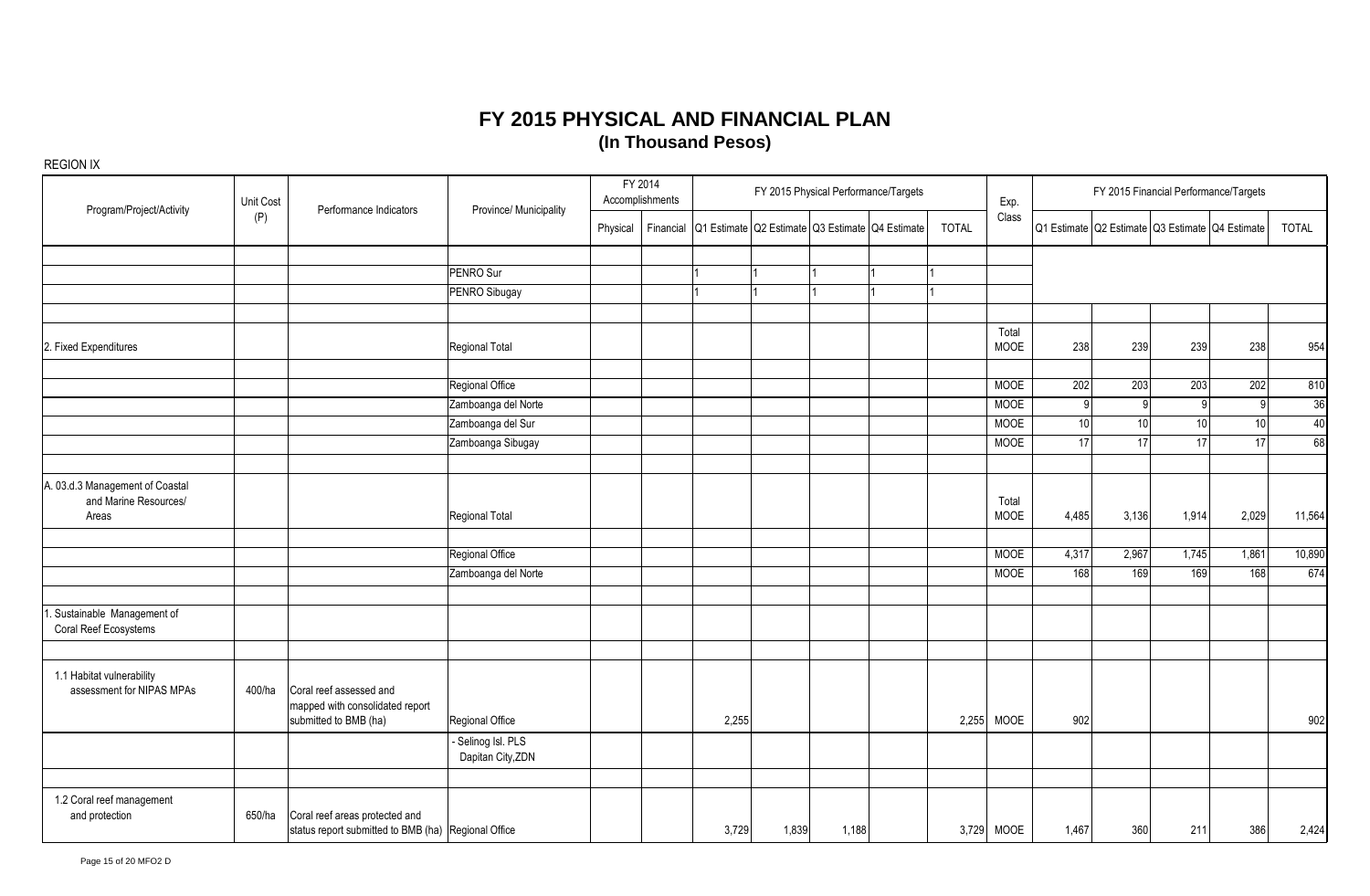| Program/Project/Activity                                         | Unit Cost              | Performance Indicators                                                                                               | Province/ Municipality                   |          | FY 2014<br>Accomplishments |                                                 |                 |                | FY 2015 Physical Performance/Targets |                 | Exp.        |                 |       |                                                 | FY 2015 Financial Performance/Targets |                 |
|------------------------------------------------------------------|------------------------|----------------------------------------------------------------------------------------------------------------------|------------------------------------------|----------|----------------------------|-------------------------------------------------|-----------------|----------------|--------------------------------------|-----------------|-------------|-----------------|-------|-------------------------------------------------|---------------------------------------|-----------------|
|                                                                  | (P)                    |                                                                                                                      |                                          | Physical | Financial                  | Q1 Estimate Q2 Estimate Q3 Estimate Q4 Estimate |                 |                |                                      | <b>TOTAL</b>    | Class       |                 |       | Q1 Estimate Q2 Estimate Q3 Estimate Q4 Estimate |                                       | TOTAL           |
|                                                                  |                        |                                                                                                                      |                                          |          |                            |                                                 |                 |                |                                      |                 |             |                 |       |                                                 |                                       |                 |
|                                                                  |                        |                                                                                                                      | - Aliguay Isl. PLS<br>$A = 1,187.51$ ha. |          |                            | 1,188                                           | 1,188           | 1,188          |                                      | 1,188           |             | 154             | 232   |                                                 | 386                                   | 772             |
|                                                                  |                        |                                                                                                                      | Selinog Isl. PLS<br>$A = 1,890.96$ ha.   |          |                            | 1,891                                           |                 |                |                                      | 1,891           |             | 1,229           |       |                                                 |                                       | 1,229           |
|                                                                  |                        |                                                                                                                      | - Murcielagos Isl. PLS<br>$A = 251$ ha.  |          |                            | 251                                             | 251             |                |                                      | 251             |             | 32              | 50    | 81                                              |                                       | 163             |
|                                                                  |                        |                                                                                                                      | - Dumanquillas Bay PLS<br>$A = 400$ ha.  |          |                            | 400                                             | 400             |                |                                      | 400             |             | 52              | 78    | 130                                             |                                       | 260             |
|                                                                  |                        |                                                                                                                      |                                          |          |                            |                                                 |                 |                |                                      |                 |             |                 |       |                                                 |                                       |                 |
| 1.3 Technical assistance in the<br>preparation of draft MPA Plan | 93,000/<br>draft plan  | Draft MPA plan prepared (no)                                                                                         | Regional Office                          |          |                            |                                                 |                 |                |                                      |                 | MOOE        |                 | 60    |                                                 |                                       | 60              |
|                                                                  |                        |                                                                                                                      | - Murcielagos Isl. PLS<br>Labason, ZDN   |          |                            |                                                 |                 |                |                                      |                 |             |                 |       |                                                 |                                       |                 |
| 1.4 Social mobilization                                          | 25,000/<br>proj. site  | Local communities/POs mobilized<br>with report submitted to BMB (no)                                                 | Regional Office                          |          |                            |                                                 |                 |                |                                      | ৽               | <b>MOOE</b> | 75              |       |                                                 |                                       | 75              |
|                                                                  |                        |                                                                                                                      | - Selinog Isl. PLS                       |          |                            |                                                 |                 |                |                                      |                 |             | $\overline{25}$ |       |                                                 |                                       | $\frac{25}{25}$ |
|                                                                  |                        |                                                                                                                      | - Aliguay Isl. PLS                       |          |                            |                                                 |                 |                |                                      |                 |             | 25              |       |                                                 |                                       |                 |
|                                                                  |                        |                                                                                                                      | - Murcielagos Isl. PLS                   |          |                            |                                                 |                 |                |                                      |                 |             | 25              |       |                                                 |                                       | 25              |
|                                                                  |                        |                                                                                                                      |                                          |          |                            |                                                 |                 |                |                                      |                 |             |                 |       |                                                 |                                       |                 |
| 1.5 Marine protected area<br>strengthening and networking        | 60,000/<br>proj. site  | MOA on MPA networking signed<br>and copy provided to BMB (no)                                                        | Regional Office                          |          |                            |                                                 |                 |                |                                      |                 |             |                 |       |                                                 |                                       |                 |
|                                                                  |                        |                                                                                                                      | - Selinog Isl. PLS                       |          |                            |                                                 |                 |                |                                      |                 | <b>MOOE</b> |                 |       | 60                                              |                                       | 60              |
|                                                                  |                        |                                                                                                                      | $A = 1,187.55$ ha.                       |          |                            |                                                 |                 |                |                                      |                 |             |                 |       |                                                 |                                       |                 |
|                                                                  |                        |                                                                                                                      |                                          |          |                            |                                                 |                 |                |                                      |                 |             |                 |       |                                                 |                                       |                 |
| 1.6 Sustainable livelihood<br>interventions                      | 500,000/<br>proj. site | Sustainable livelihood for local<br>communities operationalized with<br>consolidated report submitted to<br>BMB (no) | Regional Office                          |          |                            |                                                 | 10 <sup>1</sup> | 3 <sup>1</sup> | 3                                    | 16 <sup>1</sup> | <b>MOOE</b> |                 | 1,000 | 500                                             | 500                                   | 2,000           |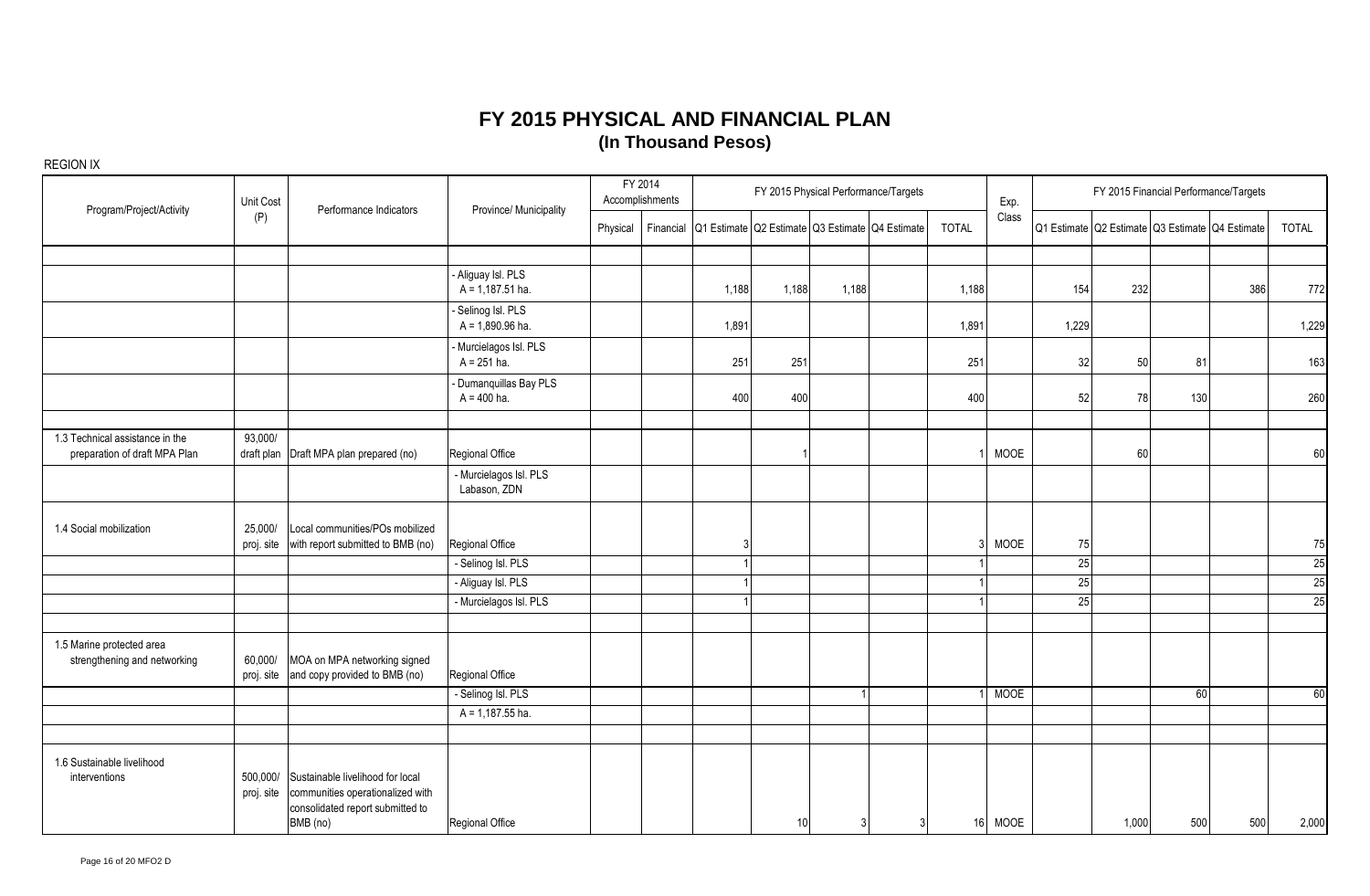| Program/Project/Activity | Unit Cost | Performance Indicators | Province/ Municipality                  |          | FY 2014<br>Accomplishments |   | FY 2015 Physical Performance/Targets                      |              | Exp.  | FY 2015 Financial Performance/Targets           |     |                 |
|--------------------------|-----------|------------------------|-----------------------------------------|----------|----------------------------|---|-----------------------------------------------------------|--------------|-------|-------------------------------------------------|-----|-----------------|
|                          | (P)       |                        |                                         | Physical |                            |   | Financial Q1 Estimate Q2 Estimate Q3 Estimate Q4 Estimate | <b>TOTAL</b> | Class | Q1 Estimate Q2 Estimate Q3 Estimate Q4 Estimate |     | TOTAL           |
|                          |           |                        |                                         |          |                            |   |                                                           |              |       |                                                 |     |                 |
|                          |           |                        | - Aliguay Isl. PLS                      |          |                            |   |                                                           |              |       | 500                                             |     | 500             |
|                          |           |                        | - 73 Recipients                         |          |                            |   |                                                           |              |       |                                                 |     |                 |
|                          |           |                        | - Boat-making                           |          |                            |   |                                                           |              |       | 200                                             |     | 200             |
|                          |           |                        | - Dried Fish/Squid-making               |          |                            |   |                                                           |              |       | 50                                              |     | 50              |
|                          |           |                        | - Shell Craft-making                    |          |                            |   |                                                           |              |       | 50                                              |     | 50              |
|                          |           |                        | - Fishing (boat and gear)               |          |                            |   |                                                           |              |       | 200                                             |     | 200             |
|                          |           |                        | - Selinog Isl. PLS                      |          |                            |   |                                                           | 3            |       |                                                 | 500 | 500             |
|                          |           |                        | - 125 Recipients                        |          |                            |   |                                                           |              |       |                                                 |     |                 |
|                          |           |                        | - Fishing (2 boats and gear)            |          |                            |   |                                                           |              |       |                                                 | 400 | 400             |
|                          |           |                        | - Mat-weaving                           |          |                            |   |                                                           |              |       |                                                 | 50  | 50              |
|                          |           |                        | - Salt-making                           |          |                            |   |                                                           |              |       |                                                 | 50  | $\overline{50}$ |
|                          |           |                        | Murcielagos Isl. PLS                    |          |                            |   | २                                                         | 3            |       | 500                                             |     | 500             |
|                          |           |                        | - 37 Recipients                         |          |                            |   |                                                           |              |       |                                                 |     |                 |
|                          |           |                        | - Fishing (2 boats and gear)            |          |                            |   |                                                           |              |       |                                                 |     |                 |
|                          |           |                        | - Dried Fish-making                     |          |                            |   |                                                           |              |       |                                                 |     |                 |
|                          |           |                        | - Fish Paste-making                     |          |                            |   |                                                           |              |       |                                                 |     |                 |
|                          |           |                        | - Triton Isl., V. Sagun, ZDS            |          |                            | ĥ |                                                           | $\mathsf{6}$ |       | 500                                             |     | 500             |
|                          |           |                        | - 70 Recipients                         |          |                            |   |                                                           |              |       |                                                 |     |                 |
|                          |           |                        | - Aqua Silviculture (Crab<br>Fattening) |          |                            |   |                                                           |              |       | 50                                              |     | 50              |
|                          |           |                        | - Grouper Culture                       |          |                            |   |                                                           |              |       | 200                                             |     | 200             |
|                          |           |                        | - Danggit Culture                       |          |                            |   |                                                           |              |       | 50                                              |     | 50              |
|                          |           |                        | - Talaba Culture                        |          |                            |   |                                                           |              |       | 50                                              |     | $\overline{50}$ |
|                          |           |                        | - Salt-making                           |          |                            |   |                                                           |              |       | 50                                              |     | 50              |
|                          |           |                        | - Fishing (boat and gear)               |          |                            |   |                                                           |              |       | 100                                             |     | 100             |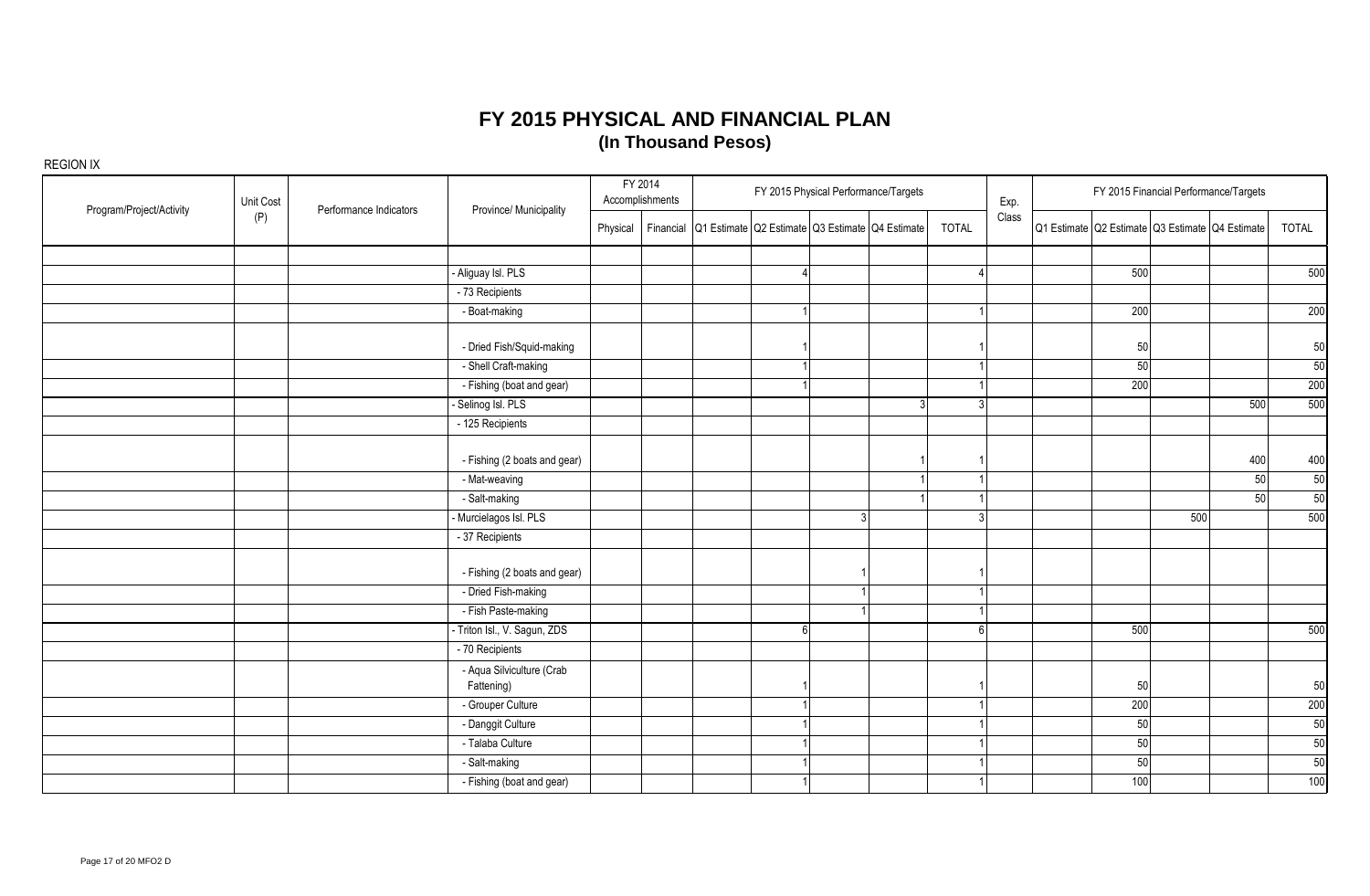| Program/Project/Activity                                                     | Unit Cost           | Performance Indicators                                                                                          | Province/ Municipality |          | FY 2014<br>Accomplishments |   |   |   | FY 2015 Physical Performance/Targets            |              | Exp.                 |     |     |     | FY 2015 Financial Performance/Targets           |                 |
|------------------------------------------------------------------------------|---------------------|-----------------------------------------------------------------------------------------------------------------|------------------------|----------|----------------------------|---|---|---|-------------------------------------------------|--------------|----------------------|-----|-----|-----|-------------------------------------------------|-----------------|
|                                                                              | (P)                 |                                                                                                                 |                        | Physical | Financial                  |   |   |   | Q1 Estimate Q2 Estimate Q3 Estimate Q4 Estimate | <b>TOTAL</b> | Class                |     |     |     | Q1 Estimate Q2 Estimate Q3 Estimate Q4 Estimate | TOTAL           |
| 2.1 Resource asssessment of<br>coastal and marine areas                      | 25,000/<br>Barangay | LGU provided with technical<br>assistance in Municipal Coastal<br>Environment Profile (MCEP) (no)               | Regional Office        |          |                            |   |   |   |                                                 |              |                      |     |     |     |                                                 |                 |
|                                                                              |                     |                                                                                                                 | - Pitogo, ZDS          |          |                            | Я |   |   |                                                 |              | 8 MOOE               | 200 |     |     |                                                 | 200             |
|                                                                              |                     |                                                                                                                 | - Brgy. Balong-Balong  |          |                            |   |   |   |                                                 |              |                      | 25  |     |     |                                                 | $\overline{25}$ |
|                                                                              |                     |                                                                                                                 | - Brgy. Liason         |          |                            |   |   |   |                                                 |              |                      | 25  |     |     |                                                 | $\overline{25}$ |
|                                                                              |                     |                                                                                                                 | - Brgy. Balabawan      |          |                            |   |   |   |                                                 |              |                      | 25  |     |     |                                                 | 25              |
|                                                                              |                     |                                                                                                                 | - Brgy. Poblacion      |          |                            |   |   |   |                                                 |              |                      | 25  |     |     |                                                 | $\overline{25}$ |
|                                                                              |                     |                                                                                                                 | - Brgy. Panubigan      |          |                            |   |   |   |                                                 |              |                      | 25  |     |     |                                                 | 25              |
|                                                                              |                     |                                                                                                                 | - Brgy. Lower Panikian |          |                            |   |   |   |                                                 |              |                      | 25  |     |     |                                                 | $\overline{25}$ |
|                                                                              |                     |                                                                                                                 | - Brgy. Punta Flecha   |          |                            |   |   |   |                                                 |              |                      | 25  |     |     |                                                 | $\overline{25}$ |
|                                                                              |                     |                                                                                                                 | - Brgy. Limpayan       |          |                            |   |   |   |                                                 |              |                      | 25  |     |     |                                                 | 25              |
| 2.2 Formulation of Integrated<br>Coastal Management Plan                     | 50,000              | LGU provided with technical<br>assistance in the preparation of ICM<br>plan (no)                                | Regional Office        |          |                            |   |   |   |                                                 |              | <b>MOOE</b>          |     | 200 |     |                                                 | 200             |
|                                                                              |                     |                                                                                                                 | - Talusan, ZS          |          |                            |   |   |   |                                                 |              |                      |     | 50  |     |                                                 | 50              |
|                                                                              |                     |                                                                                                                 | - Malangas, ZS         |          |                            |   |   |   |                                                 |              |                      |     | 50  |     |                                                 | 50              |
|                                                                              |                     |                                                                                                                 | - Lapuyan, ZDS         |          |                            |   |   |   |                                                 |              |                      |     | 50  |     |                                                 | 50              |
|                                                                              |                     |                                                                                                                 | - Margosatubig, ZDS    |          |                            |   |   |   |                                                 |              |                      |     | 50  |     |                                                 | 50              |
| 2.3 Establishment and<br>management of marine<br>sanctuaries/protected areas | 100,000             | LGU provided with technical<br>assistance in the establishment of<br>marine sanctuaries/protected areas<br>(no) | Regional Office        |          |                            |   |   |   |                                                 | 2            | MOOE                 |     | 200 |     |                                                 | 200             |
|                                                                              |                     |                                                                                                                 | - Talusan, ZS          |          |                            |   |   |   |                                                 |              |                      |     | 100 |     |                                                 | 100             |
|                                                                              |                     |                                                                                                                 | - Pitogo, ZDS          |          |                            |   |   |   |                                                 |              |                      |     | 100 |     |                                                 | 100             |
| 2.4 Hiring of job contracts for<br>Turtle Islands Wildlife Sanctuary         |                     | Job contracts hired (no)                                                                                        | Regional Total         |          |                            |   | g | q | g                                               | 9            | Total<br><b>MOOE</b> | 195 | 196 | 196 | 195                                             | 782             |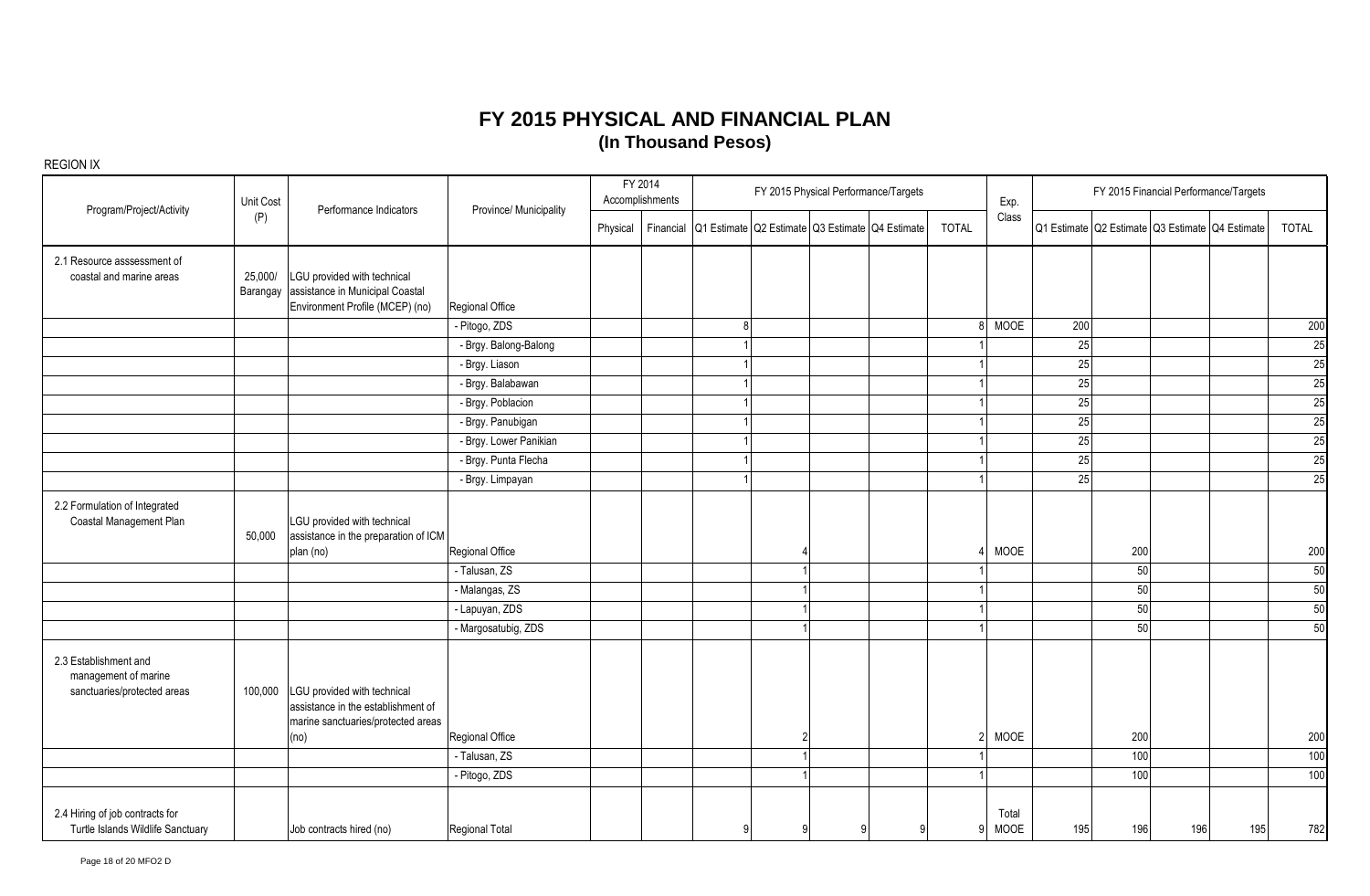| Program/Project/Activity                                                                                                                     | Unit Cost | Performance Indicators                                                         | Province/ Municipality     |          | FY 2014<br>Accomplishments |    | FY 2015 Physical Performance/Targets                      |              | Exp.          |     | FY 2015 Financial Performance/Targets           |     |     |              |
|----------------------------------------------------------------------------------------------------------------------------------------------|-----------|--------------------------------------------------------------------------------|----------------------------|----------|----------------------------|----|-----------------------------------------------------------|--------------|---------------|-----|-------------------------------------------------|-----|-----|--------------|
|                                                                                                                                              | (P)       |                                                                                |                            | Physical |                            |    | Financial Q1 Estimate Q2 Estimate Q3 Estimate Q4 Estimate | <b>TOTAL</b> | Class         |     | Q1 Estimate Q2 Estimate Q3 Estimate Q4 Estimate |     |     | <b>TOTAL</b> |
|                                                                                                                                              |           |                                                                                | Regional Office            |          |                            |    |                                                           |              | <b>MOOE</b>   | 33  | 33                                              | 33  | 33  | 132          |
|                                                                                                                                              |           |                                                                                | Zamboanga del Norte        |          |                            |    |                                                           |              | <b>MOOE</b>   | 162 | 163                                             | 163 | 162 | 650          |
| 3. Monitoring and Evaluation of<br>abandoned, Undeveloped and<br>Unutilized Fishpond Areas                                                   | 100,000   | Fishpond areas monitored and<br>evaluated with report submitted to<br>BMB (no) | Regional Total             |          |                            |    |                                                           | <b>q</b>     | Total<br>MOOE | 900 |                                                 |     |     | 900          |
|                                                                                                                                              |           |                                                                                | Regional Office            |          |                            |    |                                                           |              | <b>MOOE</b>   | 500 |                                                 |     |     | 500          |
|                                                                                                                                              |           |                                                                                | <b>CENRO Pagadian City</b> |          |                            |    |                                                           |              |               | 100 |                                                 |     |     | 100          |
|                                                                                                                                              |           |                                                                                | <b>CENRO Guipos</b>        |          |                            |    |                                                           |              |               | 100 |                                                 |     |     | 100          |
|                                                                                                                                              |           |                                                                                | CENRO Buug                 |          |                            |    |                                                           |              |               | 100 |                                                 |     |     | 100          |
|                                                                                                                                              |           |                                                                                | CENRO Ipil                 |          |                            |    |                                                           |              |               | 100 |                                                 |     |     | 100          |
|                                                                                                                                              |           |                                                                                | CENRO Zamboanga City       |          |                            |    |                                                           |              |               | 100 |                                                 |     |     | 100          |
|                                                                                                                                              |           |                                                                                |                            |          |                            |    |                                                           |              |               |     |                                                 |     |     |              |
|                                                                                                                                              |           |                                                                                | Zamboanga del Norte        |          |                            |    |                                                           |              | <b>MOOE</b>   | 400 |                                                 |     |     | 400          |
|                                                                                                                                              |           |                                                                                | <b>CENRO Dapitan City</b>  |          |                            |    |                                                           |              |               | 100 |                                                 |     |     | 100          |
|                                                                                                                                              |           |                                                                                | <b>CENRO Dipolog City</b>  |          |                            |    |                                                           |              |               | 100 |                                                 |     |     | 100          |
|                                                                                                                                              |           |                                                                                | <b>CENRO Liloy</b>         |          |                            |    |                                                           |              |               | 100 |                                                 |     |     | 100          |
|                                                                                                                                              |           |                                                                                | <b>CENRO Siocon</b>        |          |                            |    |                                                           |              |               | 100 |                                                 |     |     | 100          |
| 4. Trainings/Seminars/Workshops<br>Conducted/Attended by CMMD,<br>CMMS Focals, PASu, Bantay<br>Dagat, PAMB Members and<br>Other Stakeholders | 8,700     | Number of participants trained on<br>scuba diving (no)                         | Regional Office            |          |                            | 20 |                                                           | 20           | MOOE          |     | 174                                             |     |     | 174          |